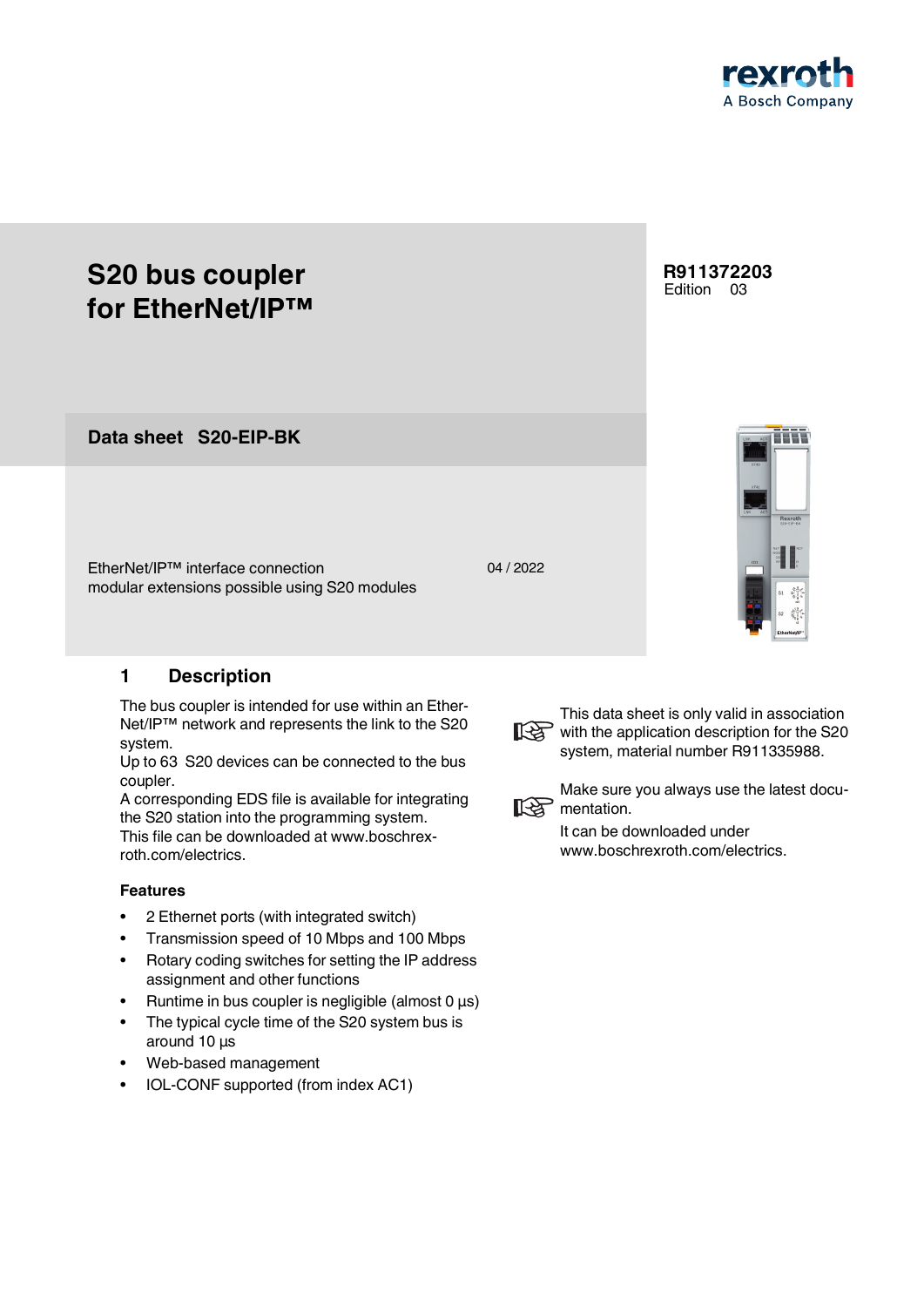<span id="page-1-0"></span>

| $\overline{2}$<br>1 | <b>Table of contents</b>                                     |  |  |  |  |
|---------------------|--------------------------------------------------------------|--|--|--|--|
| $\overline{2}$      |                                                              |  |  |  |  |
| 3                   |                                                              |  |  |  |  |
| 4                   |                                                              |  |  |  |  |
| 5                   |                                                              |  |  |  |  |
| 6                   | 6.1<br>6.2<br>6.3                                            |  |  |  |  |
| $\overline{7}$      |                                                              |  |  |  |  |
| 8                   | 8.1<br>8.2                                                   |  |  |  |  |
| 9                   |                                                              |  |  |  |  |
| 10                  | 10.1<br>10.2<br>10.3<br>10.4<br>10.5<br>10.6<br>10.7<br>10.8 |  |  |  |  |
| 11                  |                                                              |  |  |  |  |
| 12                  | 12.1<br>12.2                                                 |  |  |  |  |
| 13                  | 13.1<br>13.2                                                 |  |  |  |  |
| 14                  |                                                              |  |  |  |  |
| 15                  | 15.1<br>15.2<br>15.3                                         |  |  |  |  |
| 16                  |                                                              |  |  |  |  |
| 17                  |                                                              |  |  |  |  |
| 18                  |                                                              |  |  |  |  |
| 19                  |                                                              |  |  |  |  |
| 20                  |                                                              |  |  |  |  |
| 21                  |                                                              |  |  |  |  |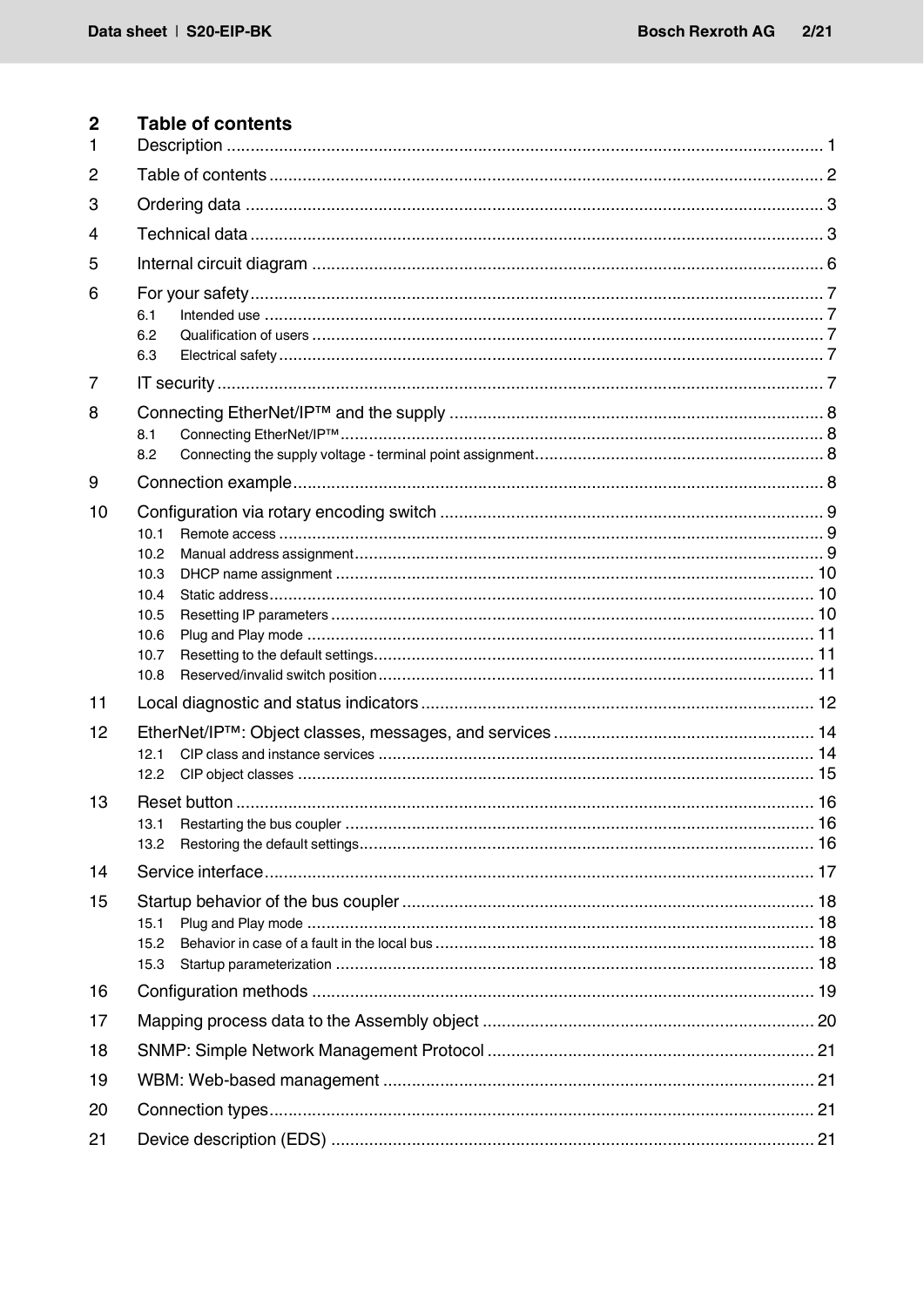# <span id="page-2-0"></span>**3 Ordering data**

| <b>Description</b>                                                     | <b>Type</b>                                   | <b>MNR</b> | Pcs./Pkt.      |
|------------------------------------------------------------------------|-----------------------------------------------|------------|----------------|
| S20 bus coupler<br>for EtherNet/IP™                                    | S20-EIP-BK                                    | R911173904 |                |
| <b>Accessories</b>                                                     | Type                                          | <b>MNR</b> | Pcs./Pkt.      |
| S <sub>20</sub> bus base module                                        | S20-BS-BK                                     | R911173392 | 5              |
| <b>Documentation</b>                                                   | <b>Type</b>                                   | <b>MNR</b> | Pcs./Pkt.      |
| Application description<br>S20-ETH-BK S20 bus coupler for EtherNet/IP™ | DOK-CONTRL-S20*EIP*BK*-<br>AP-EN-P            | R911377106 |                |
| Application description<br>S20: System and Installation                | <b>DOK-CONTRL-</b><br>S20*SYS*INS-AP-EN-P     | R911335988 | $\blacksquare$ |
| Application description<br>S20: Error Messages                         | DOK-CONTRL-<br>S20*DIAG*ER-AP-EN-P            | R911344826 |                |
| Project planning manual<br>Security manual                             | <b>DOK-IWORKS-</b><br>SECURITY***-PR-EN-P     | R911342562 | $\mathbf{1}$   |
| Application description<br>S20-ETH-BK S20 bus coupler for EtherNet/IP™ | DOK-CONTRL-S20*EIP*BK*- R911377106<br>AP-EN-P |            |                |

# <span id="page-2-1"></span>**4 Technical data**

# **Dimensions (nominal sizes in mm)**



| Width              | 45 mm                                                           |
|--------------------|-----------------------------------------------------------------|
| Height             | 126.1 mm                                                        |
| Depth              | 74 mm                                                           |
| Note on dimensions | The depth is valid when a TH 35-7,5 DIN rail is used (according |

to EN 60715).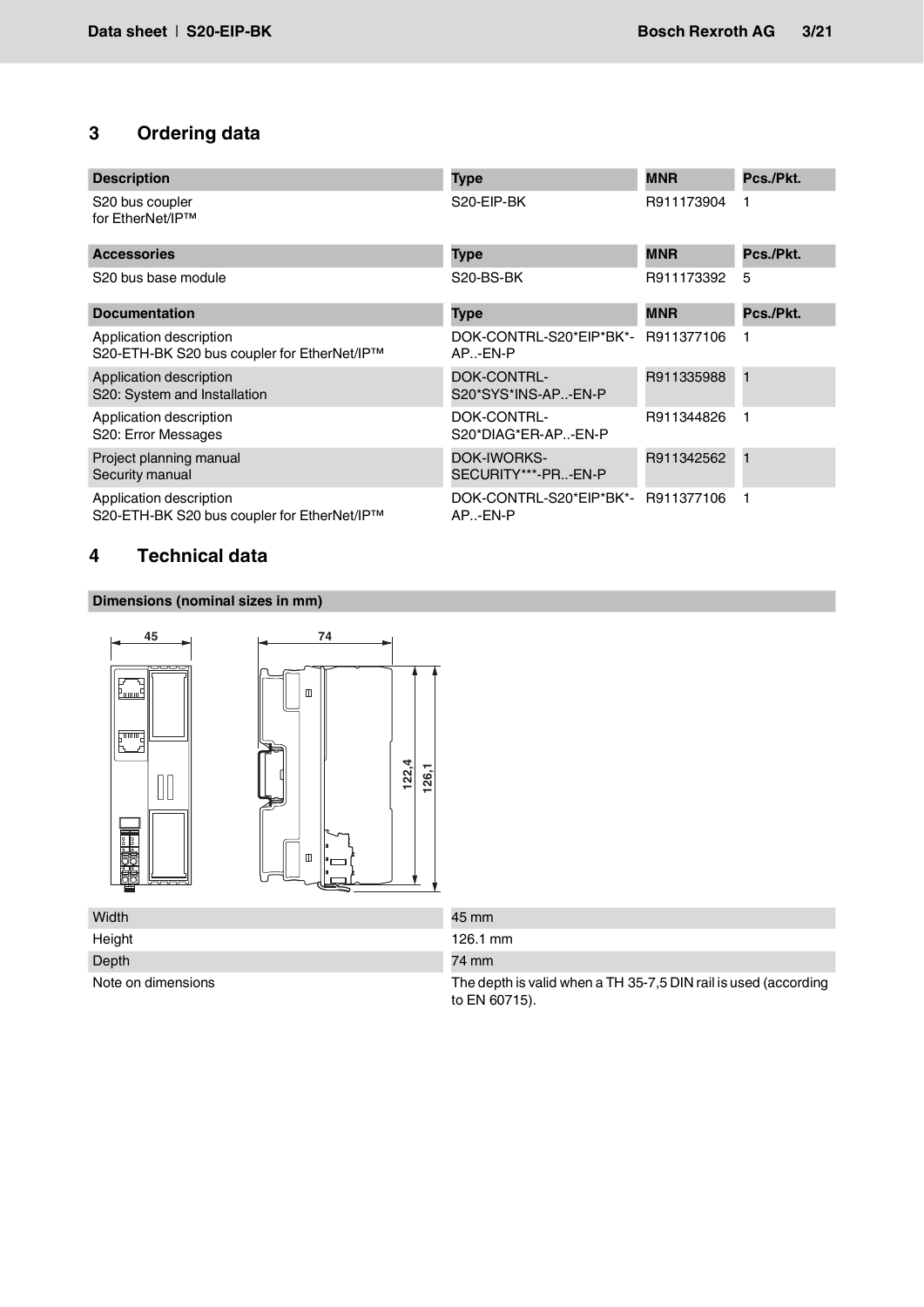| General data                                                                                                                                  |                                                                                                                      |  |  |  |
|-----------------------------------------------------------------------------------------------------------------------------------------------|----------------------------------------------------------------------------------------------------------------------|--|--|--|
| Color                                                                                                                                         | light grey RAL 7035                                                                                                  |  |  |  |
| Weight                                                                                                                                        | 177 g (with connector and bus base module)                                                                           |  |  |  |
| Ambient temperature (operation)                                                                                                               | -25 °C  60 °C (Mounting position: wall mounting on horizontal<br>DIN rail)<br>-25 °C  55 °C (Mounting position: any) |  |  |  |
| Ambient temperature (storage/transport)                                                                                                       | -40 °C  85 °C                                                                                                        |  |  |  |
| Permissible humidity (operation)                                                                                                              | 5 %  95 % (non-condensing)                                                                                           |  |  |  |
| Permissible humidity (storage/transport)                                                                                                      | 5 %  95 % (non-condensing)                                                                                           |  |  |  |
| Air pressure (operation)                                                                                                                      | 70 kPa  106 kPa (up to 3000 m above sea level)                                                                       |  |  |  |
| Air pressure (storage/transport)                                                                                                              | 70 kPa  106 kPa (up to 3000 m above sea level)                                                                       |  |  |  |
| Degree of protection                                                                                                                          | <b>IP20</b>                                                                                                          |  |  |  |
| <b>Protection class</b>                                                                                                                       | III (IEC 61140, EN 61140, VDE 0140-1)                                                                                |  |  |  |
| Overvoltage category                                                                                                                          | II (IEC 60664-1, EN 60664-1)                                                                                         |  |  |  |
| Degree of pollution                                                                                                                           | 2 (IEC 60664-1, EN 60664-1)                                                                                          |  |  |  |
| Mounting type                                                                                                                                 | DIN rail mounting                                                                                                    |  |  |  |
| Mounting position                                                                                                                             | any (observe temperature derating)                                                                                   |  |  |  |
| <b>Connection data: S20 connector</b>                                                                                                         |                                                                                                                      |  |  |  |
| Connection method                                                                                                                             | Push-in connection                                                                                                   |  |  |  |
| Conductor cross section, rigid                                                                                                                | 0.2 mm <sup>2</sup> 1.5 mm <sup>2</sup>                                                                              |  |  |  |
| Conductor cross section, flexible                                                                                                             | $0.2$ mm <sup>2</sup> 1.5 mm <sup>2</sup>                                                                            |  |  |  |
| Conductor cross section [AWG]                                                                                                                 | 24  16                                                                                                               |  |  |  |
| Stripping length                                                                                                                              | 8 mm                                                                                                                 |  |  |  |
| Observe the specifications for the conductor cross sections in the application description for the S20 system,<br>material number R911335988. |                                                                                                                      |  |  |  |
| Interface: EtherNet/IP™                                                                                                                       |                                                                                                                      |  |  |  |
| Number of interfaces                                                                                                                          | $\overline{2}$                                                                                                       |  |  |  |
| Connection method                                                                                                                             | RJ45 jack (Auto negotiation and autocrossing)                                                                        |  |  |  |
| <b>Transmission speed</b>                                                                                                                     | 10/100 Mbps (Half or full duplex mode (automatic detection,<br>can be adjusted manually))                            |  |  |  |
| Transmission physics                                                                                                                          | Ethernet in RJ45 twisted pair                                                                                        |  |  |  |
| <b>Transmission length</b>                                                                                                                    | max. 100 m                                                                                                           |  |  |  |
| <b>Interface: Local bus</b>                                                                                                                   |                                                                                                                      |  |  |  |
| Number of interfaces                                                                                                                          | 1                                                                                                                    |  |  |  |
| Connection method                                                                                                                             | Bus base module                                                                                                      |  |  |  |
| <b>Transmission speed</b>                                                                                                                     | 100 Mbps                                                                                                             |  |  |  |
| <b>Interface: Service</b>                                                                                                                     |                                                                                                                      |  |  |  |
| Number of interfaces                                                                                                                          | 1                                                                                                                    |  |  |  |
| Connection method                                                                                                                             | USB type C (from index AC1)<br>Micro USB type B (up to index AB1)                                                    |  |  |  |
| System limits of the bus coupler                                                                                                              |                                                                                                                      |  |  |  |

Number of local bus devices that can be connected max. 63

#### *NOTICE* **Electronics may be damaged when overloaded**

Observe the logic current consumption of each device when configuring anS20 station. It is specified in every module-specific data sheet. The current consumption can differ depending on the individual module. The permissible number of devices that can be connected therefore depends on the specific station structure.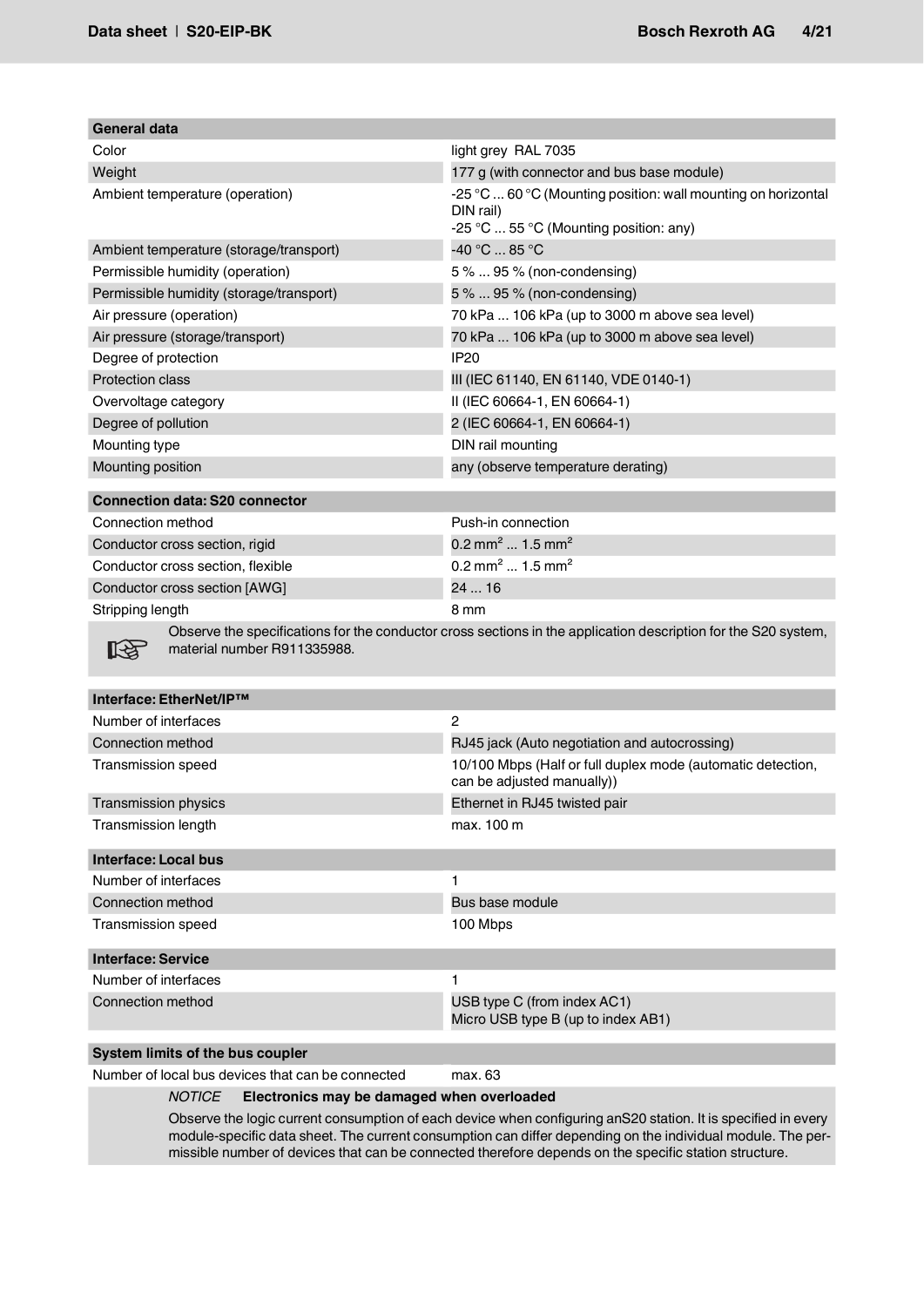# **Supported protocols**

Supported protocols EthernNet/IP™, SNMP, HTTP, TFTP, FTP, BootP, DHCP, DCP

| Feed-in of the communications power U <sub>L</sub> (the local bus supply (U <sub>Bus</sub> ) is generated from U <sub>L</sub> ) |                                                                                                                                                                                                                                                                                         |  |  |  |
|---------------------------------------------------------------------------------------------------------------------------------|-----------------------------------------------------------------------------------------------------------------------------------------------------------------------------------------------------------------------------------------------------------------------------------------|--|--|--|
| Supply voltage                                                                                                                  | 24 V DC                                                                                                                                                                                                                                                                                 |  |  |  |
| Supply voltage range                                                                                                            | 19.2 V DC  30 V DC (including all tolerances, including ripple)                                                                                                                                                                                                                         |  |  |  |
| Current consumption                                                                                                             | typ. 105 mA (without I/O modules, $U_1 = 24$ V, up to index AB1)<br>typ. 85 mA (without I/O modules, $U_1 = 24$ V, from index AC1)<br>max. 583 mA (2.0 A at $U_{\text{Bus}}$ , $U_1 = 24$ V, up to index AB1)<br>max. 670 mA (2.5 A at $U_{\text{Bus}}$ , $U_1 = 24$ V, from index AC1) |  |  |  |
| Power consumption                                                                                                               | typ. 2.5 W (without I/O modules, $U_1 = 24$ V, up to index AB1)<br>typ. 2 W (without I/O modules, $U_1 = 24$ V, from index AC1)<br>max. 14 W (2.0 A at $U_{\text{BUS}}$ , $U_1 = 24$ V, up to index AB1)<br>max. 16 W (2.5 A at $U_{\text{Bus}}$ , $U_1 = 24$ V, from index AC1)        |  |  |  |
| Surge protection                                                                                                                | electronic                                                                                                                                                                                                                                                                              |  |  |  |
| Reverse polarity protection                                                                                                     | electronic                                                                                                                                                                                                                                                                              |  |  |  |

### *NOTICE* **Electronics may be damaged when overloaded**

Provide external fuses for the 24 V  $U_L$  area. If you are using an external fuse, the power supply unit must be able to supply four times the nominal current of the fuse. This ensures that it trips in the event of an error.

| Supply of the local bus $(U_{\text{Bus}})$ |                                                                     |  |  |  |
|--------------------------------------------|---------------------------------------------------------------------|--|--|--|
| Supply voltage                             | 5 V DC (via bus base module)                                        |  |  |  |
| Power supply unit                          | max. $2 \text{ A}$ (up to index AB1)<br>max. 2.5 A (from index AC1) |  |  |  |
|                                            |                                                                     |  |  |  |

| Electrical isolation/isolation of the voltage areas                   |                          |  |  |  |  |
|-----------------------------------------------------------------------|--------------------------|--|--|--|--|
| <b>Test section</b>                                                   | <b>Test voltage</b>      |  |  |  |  |
| Ethernet interface 1 / Ethernet interface 2                           | 1500 V AC, 50 Hz, 1 min. |  |  |  |  |
| Ethernet interface 1/24 V communications voltage $(U_1)$<br>feed-in   | 1500 V AC, 50 Hz, 1 min. |  |  |  |  |
| Ethernet interface 2 / 24 V communications voltage $(U_1)$<br>feed-in | 1500 V AC, 50 Hz, 1 min. |  |  |  |  |
| Ethernet interface 1 / functional ground                              | 1500 V AC, 50 Hz, 1 min. |  |  |  |  |
| Ethernet interface 2 / functional ground                              | 1500 V AC, 50 Hz, 1 min. |  |  |  |  |
| 24 V communications voltage $(U_1)$ feed-in / functional<br>ground    | 500 V AC, 50 Hz, 1 min.  |  |  |  |  |
| <b>Mechanical tests</b>                                               |                          |  |  |  |  |
| Vibration resistance in acc. with EN 60068-2-6/<br>IEC 60068-2-6      | 5 <sub>q</sub>           |  |  |  |  |
| Shock in acc. with EN 60068-2-27/IEC 60068-2-27                       | 30g                      |  |  |  |  |
| Continuous shock according to EN 60068-2-27/<br>IEC 60068-2-27        | 10 <sub>g</sub>          |  |  |  |  |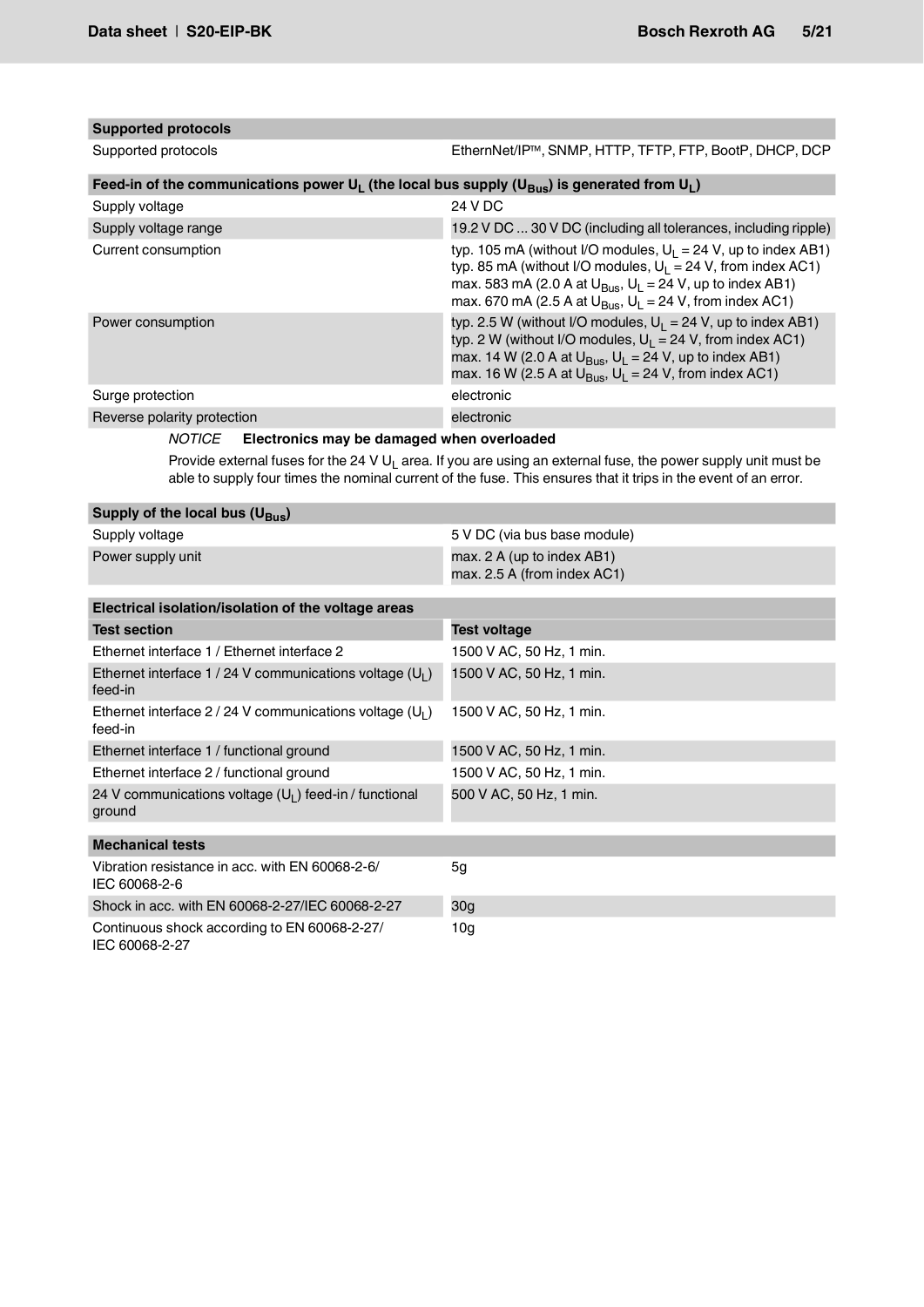| Conformance with EMC Directive 2014/30/EU                       |                                                                                                                 |  |  |  |
|-----------------------------------------------------------------|-----------------------------------------------------------------------------------------------------------------|--|--|--|
| Immunity test in accordance with EN 61000-6-2/IEC 61000-6-2     |                                                                                                                 |  |  |  |
| Electrostatic discharge (ESD) EN 61000-4-2/<br>IEC 61000-4-2    | Criterion B, 6 kV contact discharge, 8 kV air discharge                                                         |  |  |  |
| Electromagnetic fields EN 61000-4-3/IEC 61000-4-3               | Criterion A, Field intensity: 10 V/m                                                                            |  |  |  |
| Fast transients (burst) EN 61000-4-4/IEC 61000-4-4              | Criterion B, 2 kV                                                                                               |  |  |  |
| Transient overvoltage (surge) EN 61000-4-5/<br>IEC 61000-4-5    | Criterion B; DC supply lines: ±0.5 kV/±1.0 kV (symmetrical/<br>asymmetrical), fieldbus cable shielding: ±1.0 kV |  |  |  |
| Conducted interference EN 61000-4-6/IEC 61000-4-6               | Criterion A. Test voltage 10 V                                                                                  |  |  |  |
| Noise emission test according to EN 61000-6-3/<br>IEC 61000-6-3 | Class B                                                                                                         |  |  |  |

# **Approvals**

For the latest approvals, please visit www.boschrexroth.com/electrics.

# <span id="page-5-0"></span>**5 Internal circuit diagram**



*Fig. 1 Internal wiring of the terminal points*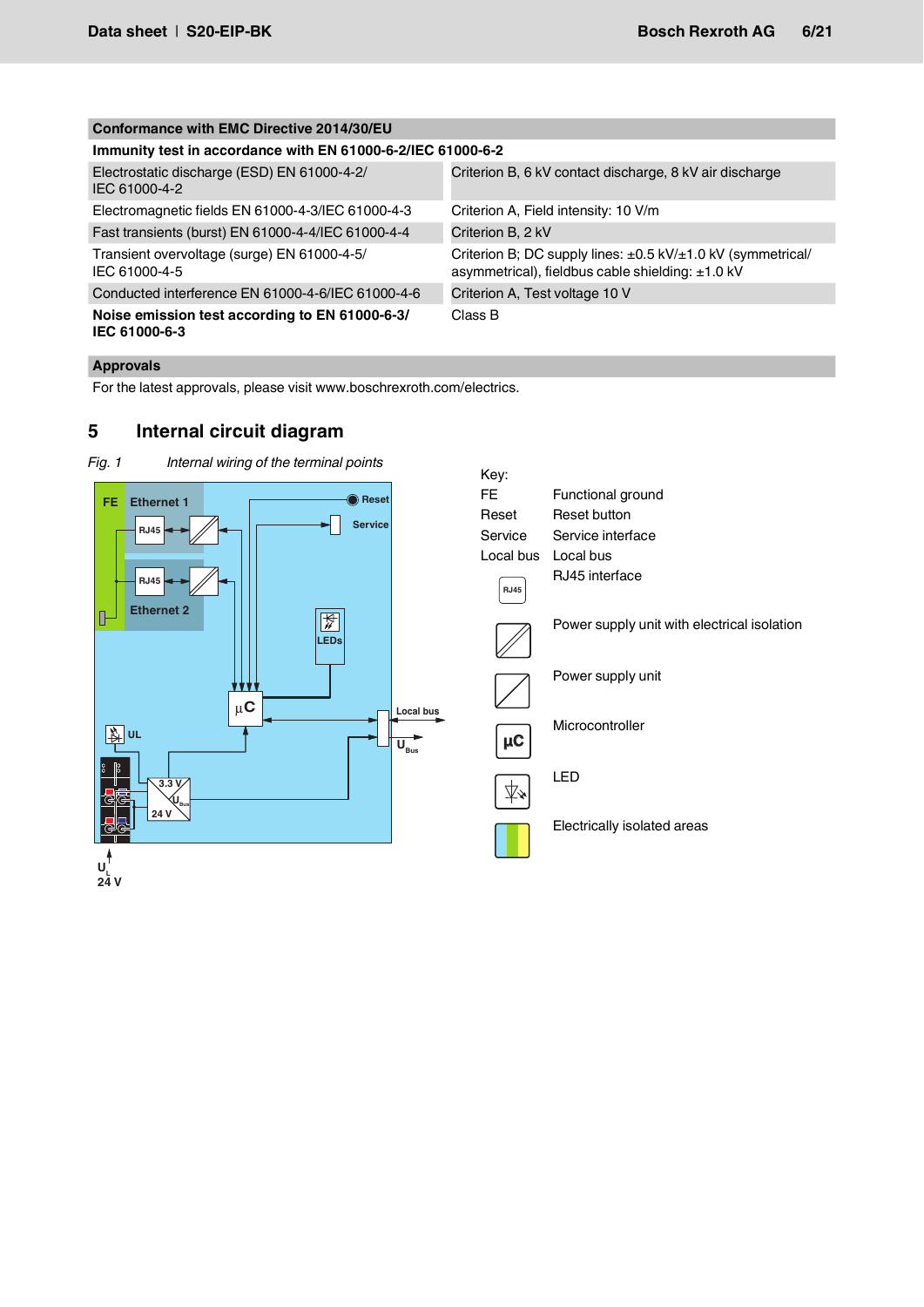# <span id="page-6-0"></span>**6 For your safety**

#### <span id="page-6-1"></span>**6.1 Intended use**

Only use S20 modules in accordance with the information in this data sheet and in the application description for the S20 system, material number R911335988.

#### <span id="page-6-2"></span>**6.2 Qualification of users**

The use of products described in this data sheet is oriented exclusively to electrically skilled persons or persons instructed by them. The users must be familiar with the relevant safety concepts of automation technology as well as applicable standards and other regulations.

#### <span id="page-6-3"></span>**6.3 Electrical safety**



### **WARNING: loss of electrical safety**

If used incorrectly, device safety may be impaired.

During installation, startup, and operation, observe the notes in this data sheet and the specifications in the application description for the S20 system, material number R911335988.

# <span id="page-6-4"></span>**7 IT security**

If possible, deactivate unused communication channels.

Assign passwords such that third-parties cannot access the bus coupler and make changes without authorization.

Due to its communication interfaces, the bus coupler should not be used in safety-critical applications without additional security appliances.

Therefore, please take additional protective measures in accordance with the IT security requirements and the standards applicable to your application (e.g. virtual networks (VPN) for remote maintenance access, firewalls, etc.) for protection against unauthorized network access.

The operation of installations, systems and machines requires the implementation of an integral concept for state-of-the-art IT security. Bosch Rexroth products are part of this integral concept. Bosch Rexroth product characteristics

have to be taken into consideration in an integral IT security concept. The relevant characteristics are documented in the IT security guideline DOK-IWORKS-SECURITY\*\*\*-PR..-EN-P (R911342562) dokumentiert.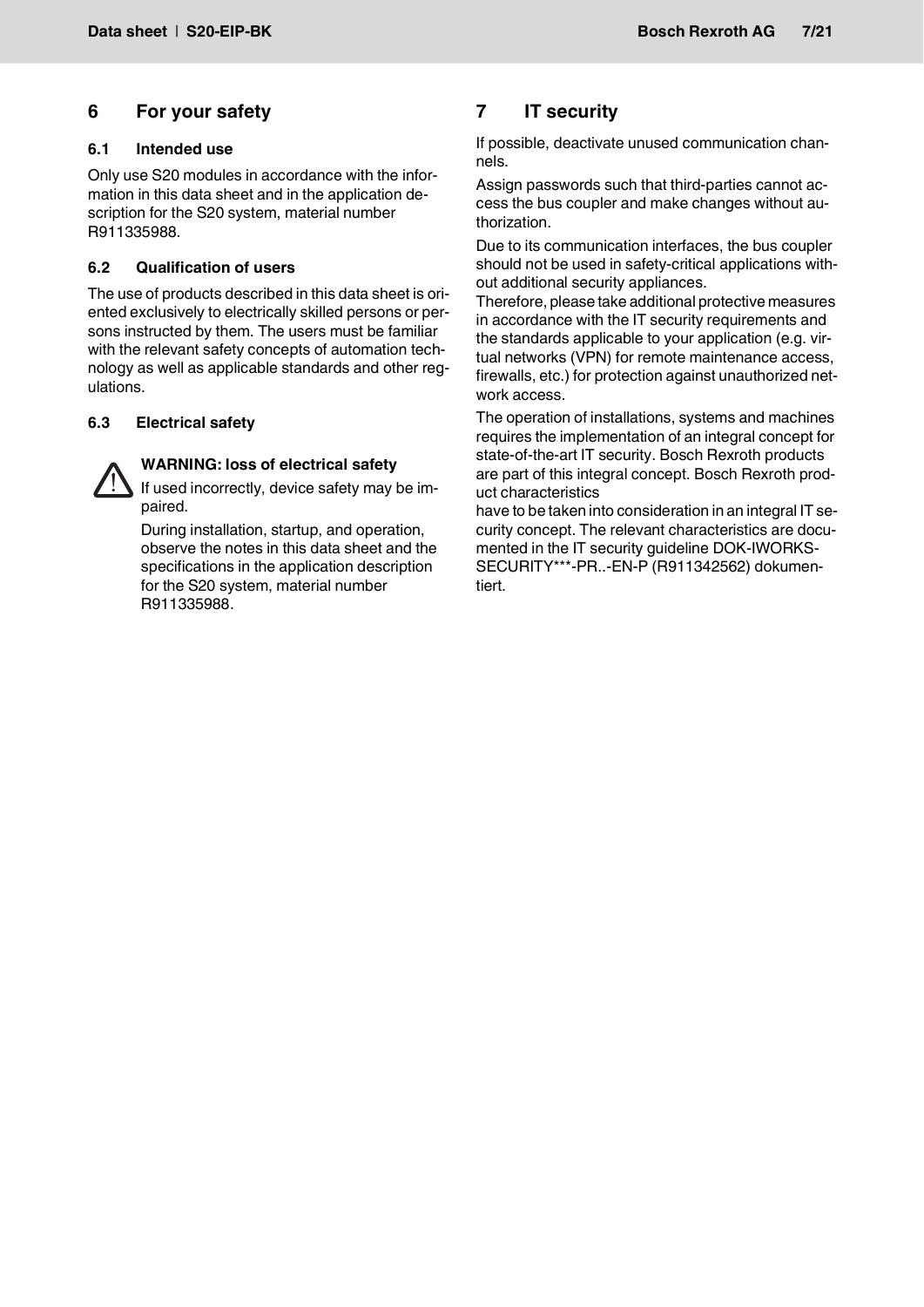# <span id="page-7-0"></span>**8 Connecting EtherNet/IP™ and the supply**

#### <span id="page-7-1"></span>**8.1 Connecting EtherNet/IP™**

Connecting EtherNet/IP™ to the bus coupler via an 8 pos. RJ45 connector.

The EtherNet/IP™ connections are set to autocrossing (Autocrossover).



Auto crossover is only supported in auto ne-**IRE gotiation mode.** 

Without auto negotiation, you can activate crossover manually in the web-based management, if necessary, using the "Manual crossover" checkbox.



## Shielding

The shield of the connected twisted pair cables is electrically connected to the socket. When connecting network segments, avoid ground loops, potential transfers, and equipotential bonding currents via the braided shield.

#### Observe bending radii

The housing dimensions specified under "Dimensions" refer to the bus coupler with I/O connectors without Ethernet connection. When installing the bus coupler in a control box, observe the bending radii of the cables and the connectors used.

> If required, use angled RJ45 connectors to maintain these bending radii.

#### <span id="page-7-2"></span>**8.2 Connecting the supply voltage - terminal point assignment**

*Fig. 2 Terminal point assignment*

$$
a1 - \frac{a}{2} - b1
$$
  

$$
a2 - \frac{a}{2} - b2
$$

| Termi-<br>nal<br>point | Color                | <b>Assignment</b>  |                                                                        |  |  |
|------------------------|----------------------|--------------------|------------------------------------------------------------------------|--|--|
|                        | Supply voltage input |                    |                                                                        |  |  |
| a1, a2                 | Red                  | 24 V DC<br>$(U_1)$ | Communications power<br>feed-in (bridged internally)                   |  |  |
| b1, b2                 | Blue                 | <b>GND</b>         | Reference potential of the<br>supply voltage (bridged in-<br>ternally) |  |  |

# <span id="page-7-3"></span>**9 Connection example**

*Fig. 3 Connection of the cables*

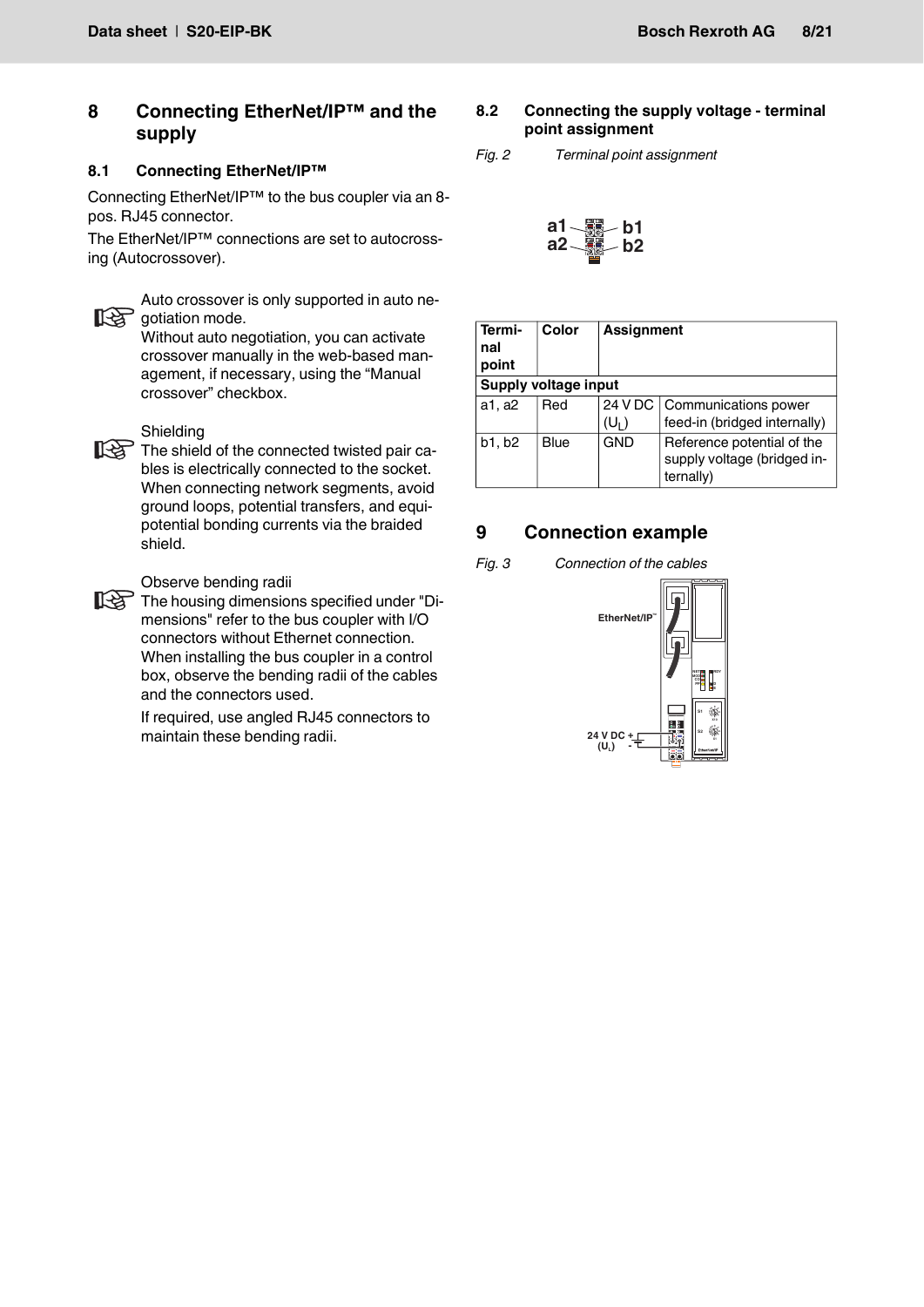# <span id="page-8-0"></span>**10 Configuration via rotary encoding switch**

You can assign the address and configure other functions using the rotary encoding switches.

Every time you change the switch position, restart the bus coupler. A change of the switch position during operation has no effect.

*Fig. 4 Rotary encoding switch*



The code results from the sum of S1 x 10 plus S2 x 1. The image shows code 77 (7  $\times$  10 + 7).

| S <sub>1</sub> | S <sub>2</sub> | Code  | <b>Function</b>                        |
|----------------|----------------|-------|----------------------------------------|
| 0              | 0              | 00    | Remote access (default)                |
| 05             | 09             | 0150  | Manual address assignment              |
| 515            | 09             | 51159 | DHCP name assignment                   |
| Ω              | А              | 0A    | Static address                         |
| 0              | E.             | 0Ε    | Resetting IP parameters                |
| 1              | А              | 1A    | Activate Plug and Play mode            |
| 1              | в              | 1B    | Deactivate Plug and Play<br>mode       |
| 12             | C              | 12C   | Resetting to the default set-<br>tings |
|                | Other          |       | Reserved                               |

# <span id="page-8-1"></span>**10.1 Remote access**

### **Switch position 00**

With this switch position, you can configure the device remotely using appropriate tools (e.g., web-based management (WBM)).

#### **Behavior during initial startup, after resetting the IP parameters or after resetting to default settings**

### **Default: BootP activated, DHCP deactivated**

A valid IP address is not assigned (0.0.0.0) and communication is therefore not possible.

The device transmits continuous BootP requests (2 s, 4 s, 8 s, 2 s ...), until a valid IP address has been received.

Valid IP parameters are then automatically saved as configuration data on the device.

### **Behavior during each additional start-up**

### **BootP activated**

Three BootP requests are transmitted even in the case of a valid configuration. If the device receives a BootP reply, the new IP parameters are applied.

#### **DHCP activated**

For behavior, see switch position 51 ... 159. The station name can be selected in WBM. The default station name is the MAC address with "-" used as the separator.

#### **Static (BootP and DHCP deactivated)**

The device starts with the last valid assigned IP configuration.

#### <span id="page-8-2"></span>**10.2 Manual address assignment**

#### **Switch position 01 ... 50**

#### **BootP deactivated, DHCP deactivated**

The first three octets in the IP address are preset as 192.168.1.x.

The subnet mask is 255.255.255.0.

Specify the last byte with the switch position.

As such, you can select IP addresses between 192.168.1.**1** and 192.168.1.**50**.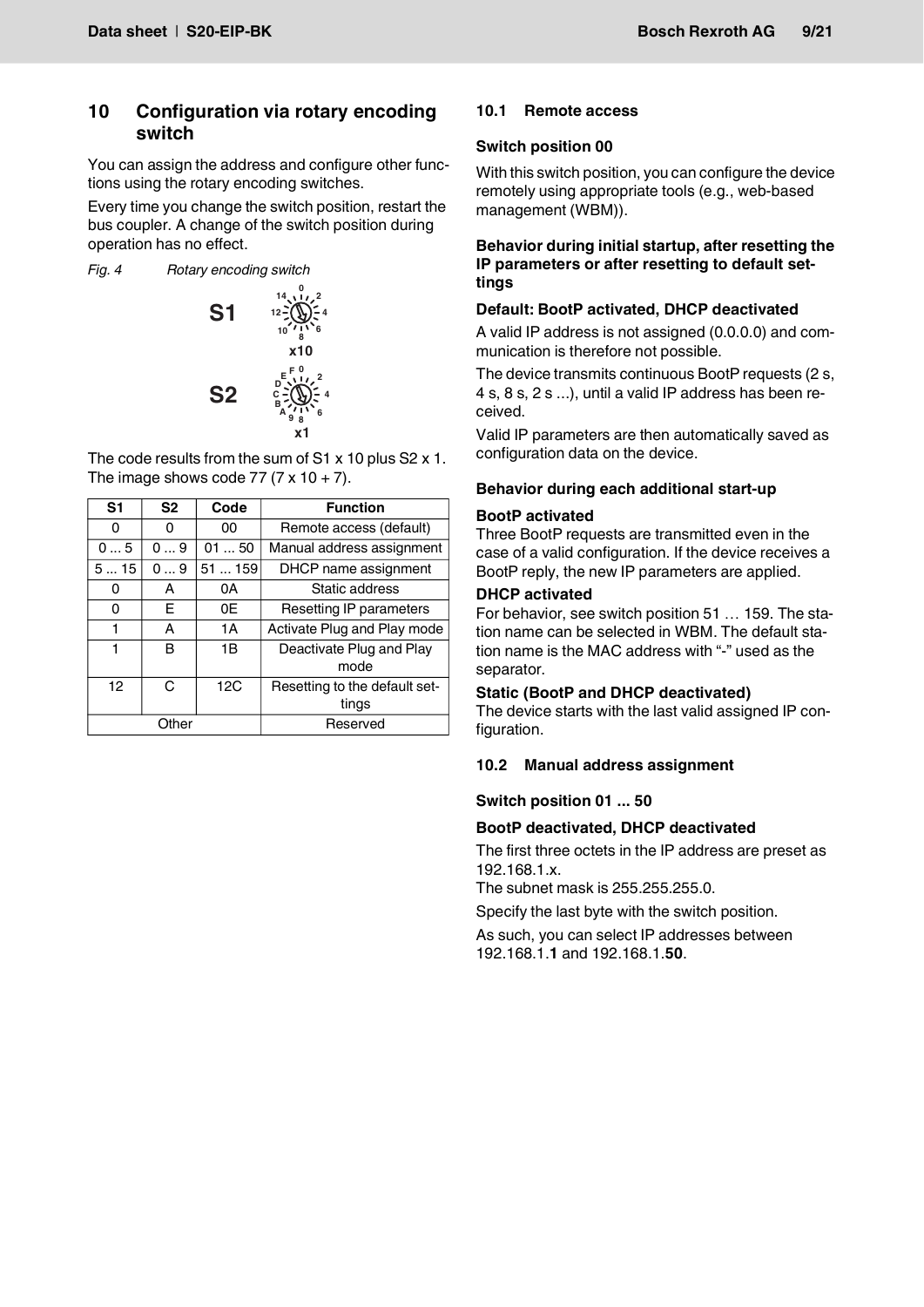#### <span id="page-9-0"></span>**10.3 DHCP name assignment**

#### **Switch position 51 ... 159**

This switch position is used to easily specify the DHCP host name for the device.

The host name is provided to the DHCP server via DHCP options. This is therefore able to send a DNS update to the DNS server.

The DNS name consists of a set part and a variable part. The set part is based on the order designation. You specify the variable part via the switch position.

The first part of the station name is S20-EIP-BK-.

The set number is added.

This results in the following station names: S20-EIP-BK-**051** ... S20-EIP-BK-**159**.

#### **Behavior during initial startup, after resetting the IP parameters or after resetting to default settings**

A valid IP address is not assigned (0.0.0.0) and communication is therefore not possible.

The device transmits continuous DHCP discover messages until a valid IP address has been received.

#### **Behavior during each additional start-up**

Within the first minute, DHCP requests are transmitted with the last valid IP address.

Three cases are possible:

- 1. The DHCP server accepts the desired address.  $\Rightarrow$  The device starts with this IP address.
- 2. The DHCP server assigns a new IP address.  $\Rightarrow$  The device applies the new IP parameters.
- 3. The DHCP server does not respond.  $\Rightarrow$  The device transmits continuous DHCP Discover messages until new IP parameters have been received.

#### <span id="page-9-1"></span>**10.4 Static address**

#### **Switch position 0A**

#### **Behavior during initial startup, after resetting the IP parameters or after resetting to default settings**

A valid IP address is not assigned (0.0.0.0) and communication is therefore not possible.

Assign an address initially with another switch position.

#### **Behavior during each additional start-up**

After a voltage reset, the device maintains the IP address which was assigned last.



With this switch position, modifying the IP address via tools or web-based management is not possible.

#### <span id="page-9-2"></span>**10.5 Resetting IP parameters**

#### **Switch position 0E**

The IP parameters stored on the device are reset. All other settings made on the device are retained.

- BootP is activated for switch position 00.
- IP address, subnet mask: 0.0.0.0

As long as the switch position 0E remains selected, no connection to the device can be established.

IP communication is deactivated.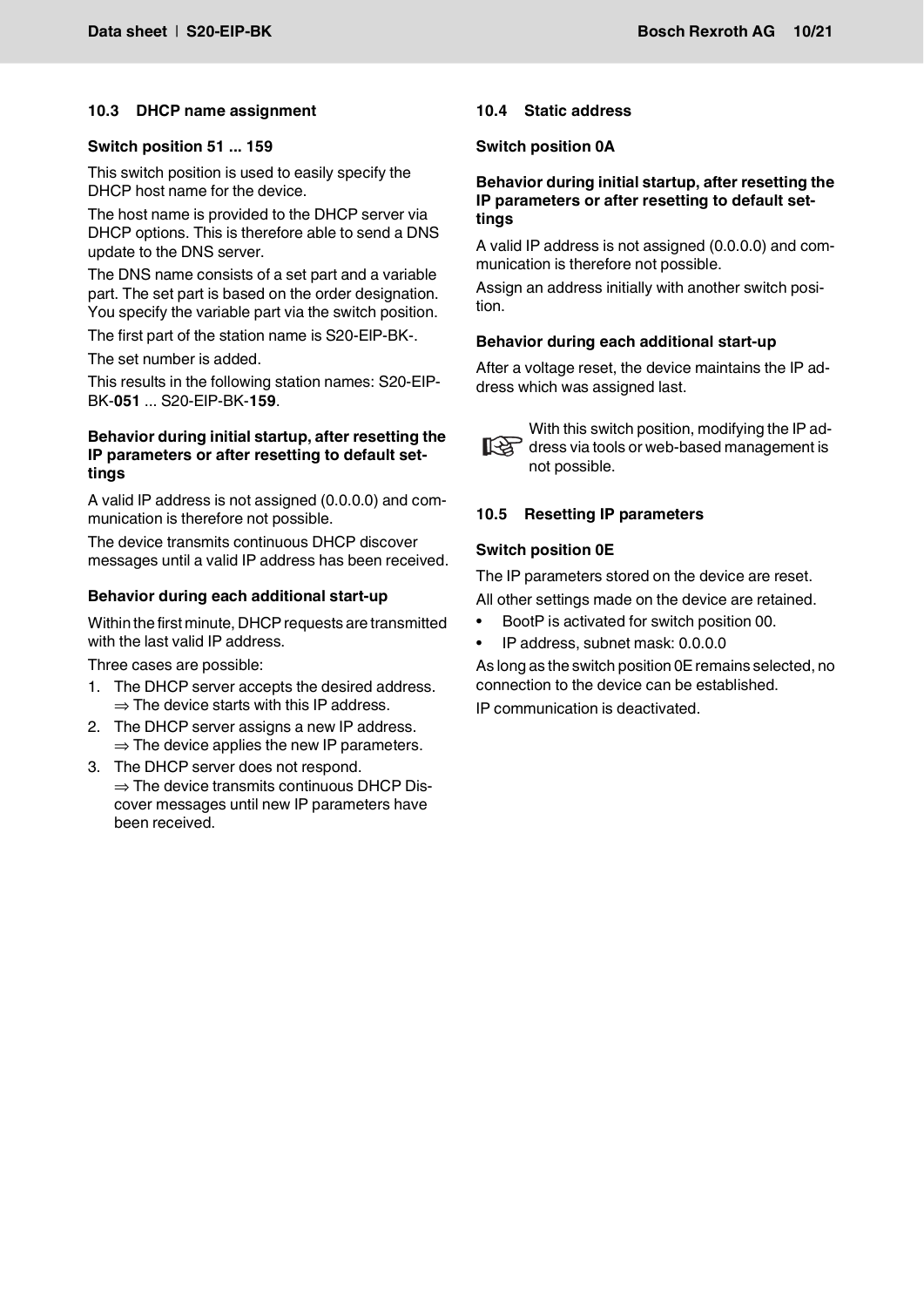#### <span id="page-10-0"></span>**10.6 Plug and Play mode**

#### **Switch position 1A: activate Plug and Play mode Switch position 1B: deactivate Plug and Play mode**

In Plug and Play mode, you can use the bus coupler to start up the connected local bus modules in the field without a higher-level PC (engineering system).

#### **If plug and play mode is enabled, then the writing of process data is rejected. Read access to the process data is possible.**

If Plug and Play mode is disabled, then the bus will only be commissioned if the configuration of the connected bus matches the saved configuration.

See section "Startup behavior of the bus coupler".

## <span id="page-10-1"></span>**10.7 Resetting to the default settings**

#### **Switch position 12C**

All settings are reset to default settings, including IP parameters.



The device is ready for operation after power- $\mathbb{R}$  ing up, as soon as the RDY LED lights up green.

> A connection to the device however cannot be established in this switch position. As soon as the RDY LED lights up green, a new switch position can be selected on the rotary encoding switch and the device can be restarted.



Alternatively, the default setting can also be restored via the reset button (see "Reset button").

#### <span id="page-10-2"></span>**10.8 Reserved/invalid switch position**

The device starts with the previous settings, e.g., with the settings that were valid before the device was restarted.

An invalid switch position is indicated by the RDY LED (red on).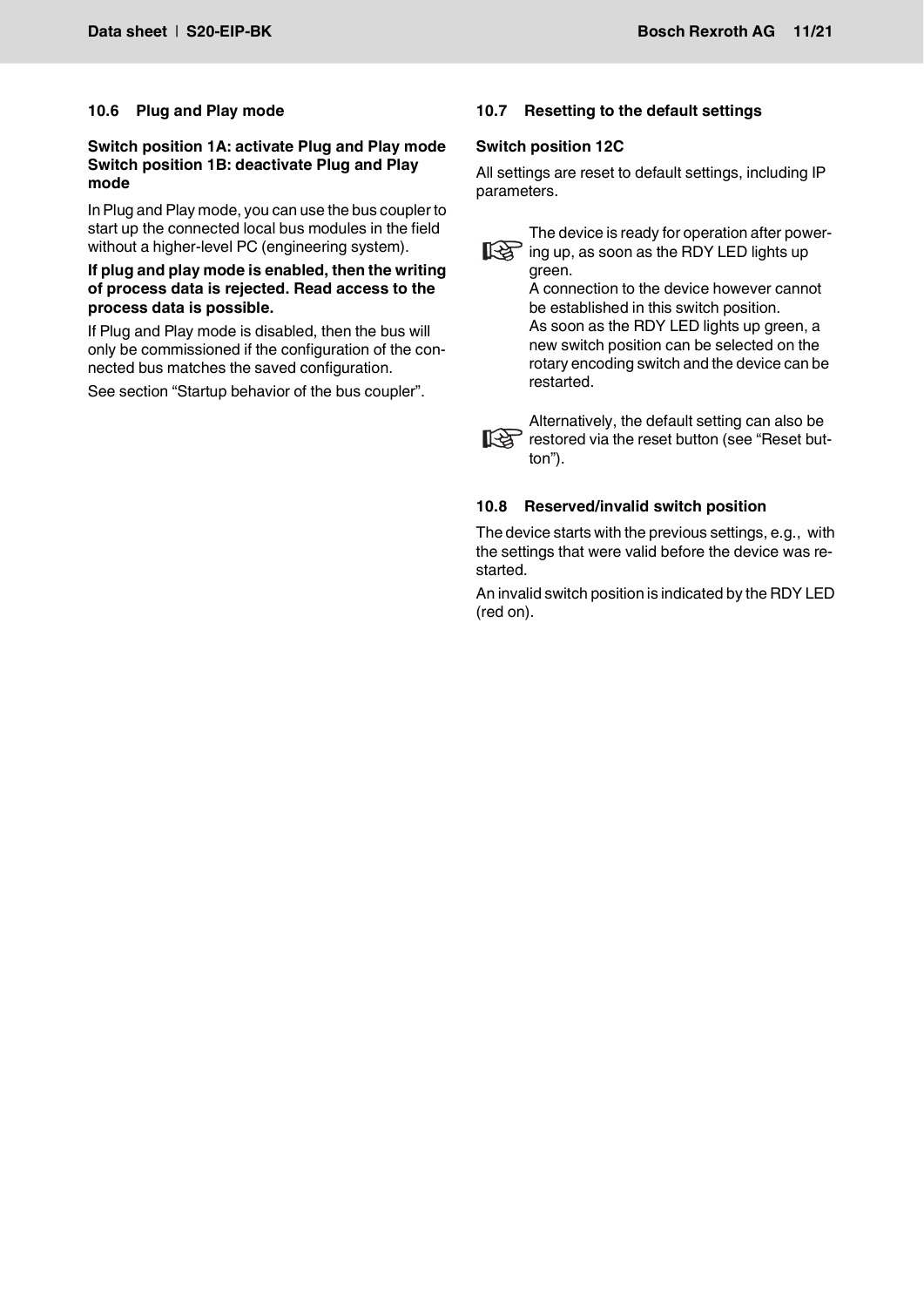# <span id="page-11-0"></span>**11 Local diagnostic and status indicators**

*Fig. 5 Local diagnostic and status indicators*



| <b>Designation</b> | Color          | <b>Meaning</b>        | <b>State</b>        | <b>Description</b>                                                                                                         |
|--------------------|----------------|-----------------------|---------------------|----------------------------------------------------------------------------------------------------------------------------|
| UL                 | Green          | $U_{Logic}$           | On                  | Communications power supply present.                                                                                       |
|                    |                |                       | Off                 | Communications power supply not present.                                                                                   |
| <b>NET</b>         | Green/<br>red  | <b>Network Status</b> | Green on            | At least one CIP connection is in place and the exclusive<br>owner connection has no time-out.                             |
|                    |                |                       | Flashing green      | An IP address is configured, no CIP connection is yet in<br>place, and the exclusive owner connection has no time-<br>out. |
|                    |                |                       | Flashing red        | Connection time-out. A time-out of an exclusive owner<br>connection has occurred.                                          |
|                    |                |                       | Red on              | An IP address conflict has been determined.                                                                                |
|                    |                |                       | Flashing green/red  | Self test                                                                                                                  |
|                    |                |                       | Off                 | Device is not ready for operation.                                                                                         |
| <b>MOD</b>         | Green/         | Modules status        | Green on            | Normal operation                                                                                                           |
|                    | red            |                       | Flashing green      | The device is not configured.                                                                                              |
|                    |                |                       | Red on              | A unrecoverable error has occurred.                                                                                        |
|                    |                |                       | Flashing red        | A recoverable error has occurred.                                                                                          |
|                    |                |                       | Flashing green/red  | Self test                                                                                                                  |
|                    |                |                       | Off                 | Device is not ready for operation.                                                                                         |
| CO                 | Yel-           | Configuration         | Yellow on           | Parameterization of the I/O modules failed.                                                                                |
|                    | low/<br>red    |                       | Red on              | The active configuration of the local bus differs from the<br>saved configuration.                                         |
|                    |                |                       | Off                 | The active configuration of the local bus matches the<br>saved configuration.                                              |
| <b>PP</b>          | Yellow         | Plug and Play         | On                  | Plug and Play mode is activated.                                                                                           |
|                    |                | mode                  | Off                 | Plug and Play mode is deactivated.                                                                                         |
| <b>RDY</b>         | Green/         | Ready                 | Green on            | Device is ready for operation.                                                                                             |
|                    | yellow/<br>red |                       | Flashing green/yel- | Communications power undervoltage or surge voltage                                                                         |
|                    |                |                       | low                 | Overtemperature                                                                                                            |
|                    |                |                       | Yellow on           | Firmware/bus coupler is booting                                                                                            |
|                    |                |                       | Flashing yellow     | Firmware update is being performed.                                                                                        |
|                    |                |                       | Flashing yellow/red | Firmware update has failed.<br>Check the firmware file and the settings.                                                   |
|                    |                |                       | Flashing red        | Faulty firmware                                                                                                            |
|                    |                |                       | Red on              | Rotary encoding switches are set to an invalid/reserved<br>position.                                                       |
|                    |                |                       | Off                 | Device is not ready for operation.                                                                                         |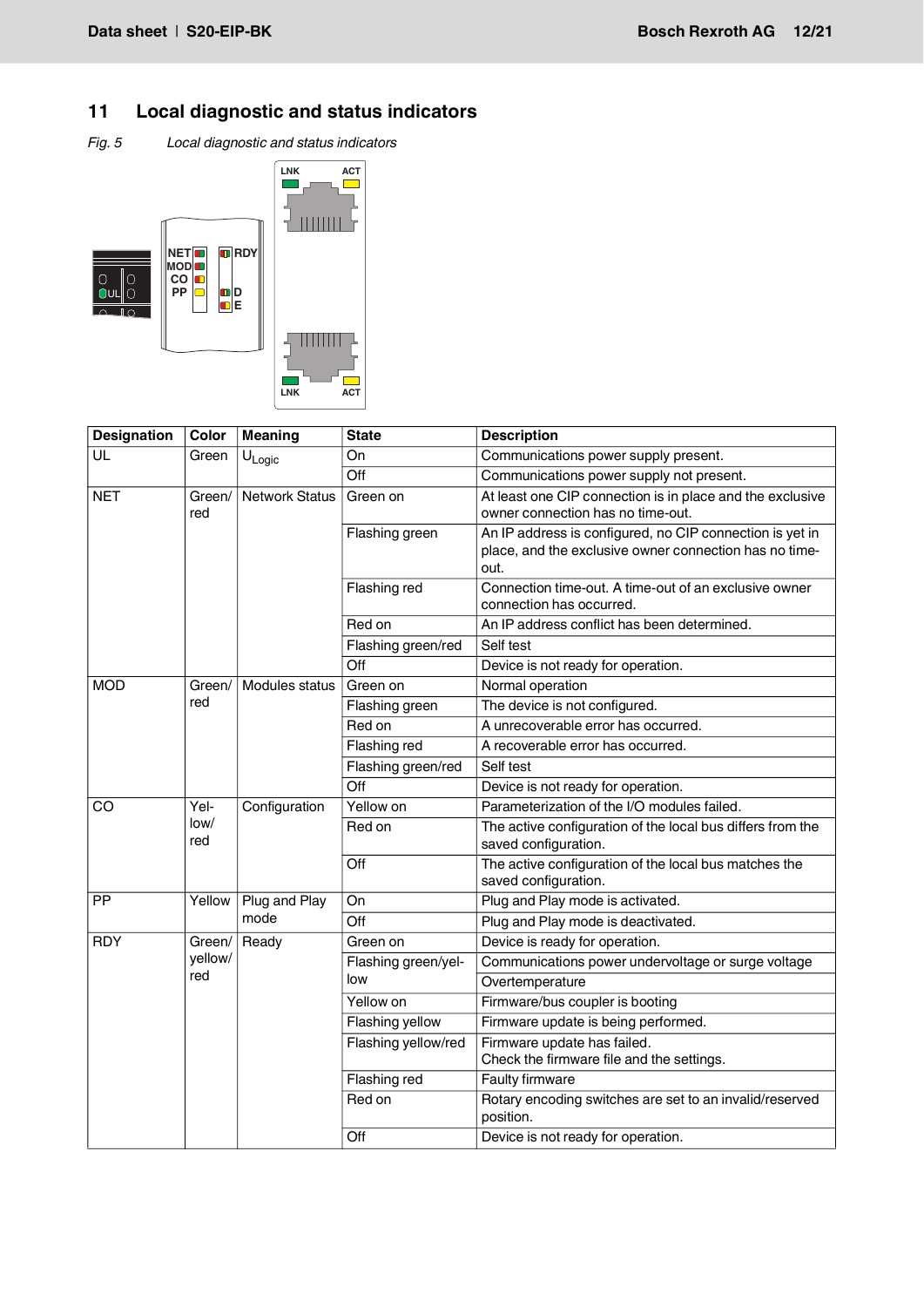| <b>Designation</b> | Color            | <b>Meaning</b>                         | <b>State</b>        | <b>Description</b>                                                                                                           |  |
|--------------------|------------------|----------------------------------------|---------------------|------------------------------------------------------------------------------------------------------------------------------|--|
| D                  | Red/             | Diagnostics of local bus communication |                     |                                                                                                                              |  |
|                    | yellow/<br>green | <b>Run</b>                             | Green on            | The station is ready to operate; communication within the<br>station is OK.<br>All data is valid. An error has not occurred. |  |
|                    |                  | Active                                 | Flashing green      | The station is ready to operate. Communication within the                                                                    |  |
|                    |                  |                                        |                     | station is ok.                                                                                                               |  |
|                    |                  |                                        |                     | The data are not valid. The controller or higher-level net-<br>work is not providing valid data.                             |  |
|                    |                  |                                        |                     | The module is not malfunctioning.                                                                                            |  |
|                    |                  | Ready                                  | Yellow on           | The station is ready to operate. No data are being ex-<br>changed.                                                           |  |
|                    |                  |                                        | Flashing yellow     | Access via DTM in I/O check mode                                                                                             |  |
|                    |                  |                                        | Flashing yellow/red | Local bus error during active I/O check                                                                                      |  |
|                    |                  |                                        | Flashing red        | Local bus error on startup                                                                                                   |  |
|                    |                  |                                        |                     | Possible causes:                                                                                                             |  |
|                    |                  |                                        |                     | The configuration cannot be generated. Information from<br>one device is missing.                                            |  |
|                    |                  |                                        |                     | Chip version of a device is <v1.1< td=""></v1.1<>                                                                            |  |
|                    |                  |                                        |                     | The desired and actual configuration are different                                                                           |  |
|                    |                  |                                        |                     | No local bus device connected                                                                                                |  |
|                    |                  |                                        |                     | The maximum number of local bus devices is exceeded.                                                                         |  |
|                    |                  |                                        | Red on              | The station is ready for operation but has lost connection<br>to at least one device.                                        |  |
|                    |                  |                                        |                     | Possible causes:                                                                                                             |  |
|                    |                  |                                        |                     | Communication error                                                                                                          |  |
|                    |                  |                                        |                     | Local bus device has been removed or configured device<br>is missing.                                                        |  |
|                    |                  |                                        |                     | Reset at a local bus device                                                                                                  |  |
|                    |                  |                                        |                     | Serious device error at a local bus device (local bus device<br>can no longer be reached)                                    |  |
|                    |                  | Power down                             | Off                 | Device is in (power) reset.                                                                                                  |  |
| Е                  | Yel-             | Error                                  | Yellow on           | I/O warning at a local bus device                                                                                            |  |
|                    | low/<br>red      |                                        | Red on              | I/O error at a local bus device                                                                                              |  |
|                    |                  |                                        | Off                 | No I/O messages present.                                                                                                     |  |
| <b>LNK 1/2</b>     | Green            | Link port 1/2                          | On                  | Connection via Ethernet to a module via port 1/2 estab-<br>lished                                                            |  |
|                    |                  |                                        | Off                 | No connection established via port 1/2                                                                                       |  |
| <b>ACT 1/2</b>     | Yellow           | Activity port 1/2                      | Flashing            | Transmission or reception of Ethernet telegrams at<br>port $1/2$                                                             |  |
|                    |                  |                                        | Off                 | No transmission or reception of Ethernet telegrams at<br>port $1/2$                                                          |  |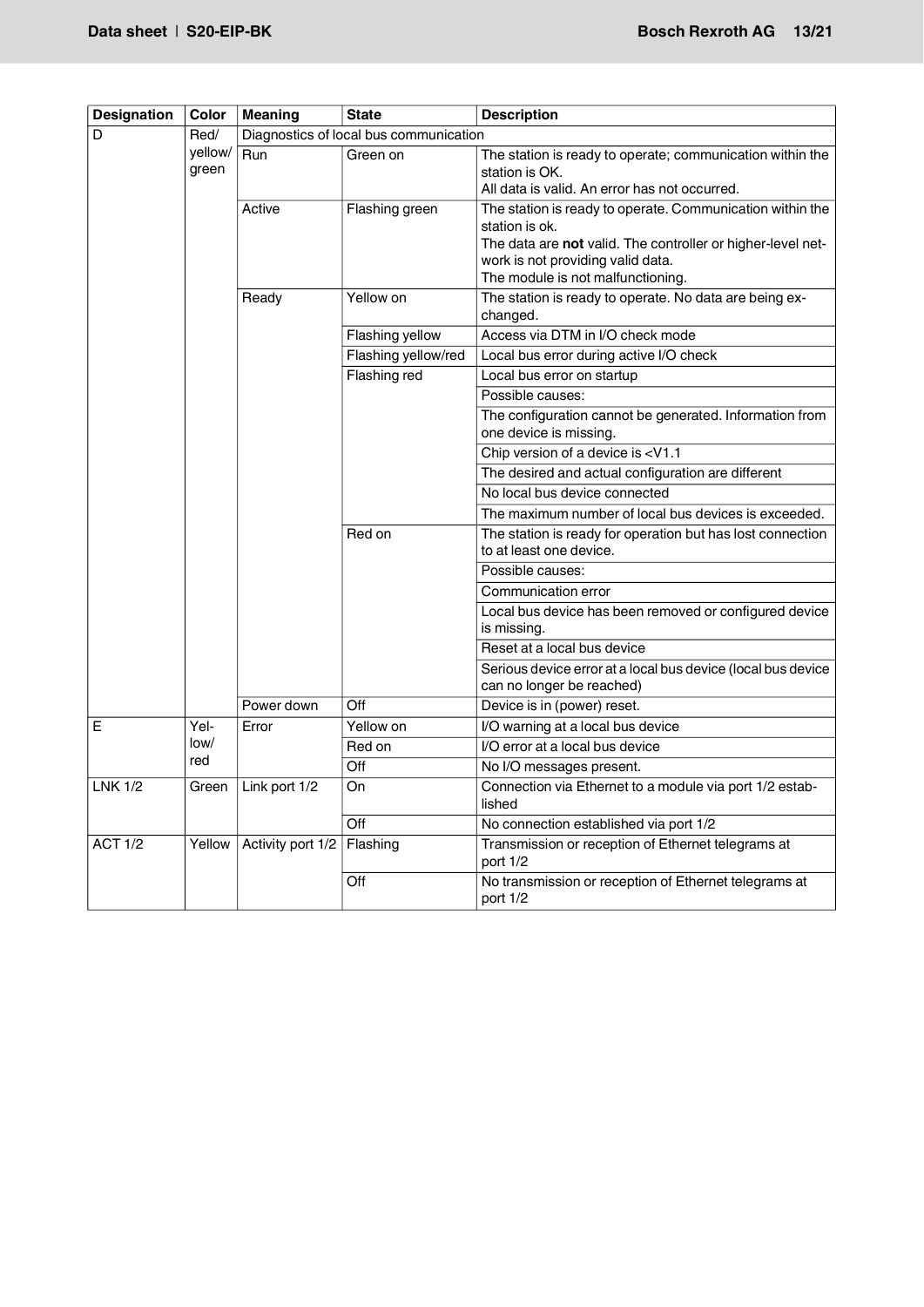# <span id="page-13-0"></span>**12 EtherNet/IP™: Object classes, messages, and services**

The bus coupler maps the I/O device connected to the standard or user-defined CIP objects via the local bus.

The bus coupler supports the Common Industrial Protocol (CIP) according to the ODVA specification. For the objects that are supported, please refer to the "CIP object classes" table.

EtherNet/IP™ uses the Common Industrial Protocol (CIP) as the application layer. IP and TCP or UDP are used for the network and transport layers.

CIP and EtherNet/IP™ are standardized by the ODVA on a manufacturer-neutral basis.

The Common Industrial Protocol is an object-oriented protocol with two different types of communication between a controller and termination devices.

The following table describes the two communication types.

| <b>Connection type</b> | <b>Description</b>                                                                                                                                                                                                                                                                            |
|------------------------|-----------------------------------------------------------------------------------------------------------------------------------------------------------------------------------------------------------------------------------------------------------------------------------------------|
| Explicit messaging     | This means that a controller or an engineering system sends a request and the termination device<br>responds.<br>For example, explicit messaging can be used for configuration and/or diagnostics.                                                                                            |
| Implicit messaging     | Implicit messaging is used for the cyclic transmission of I/O data.<br>That means, for example, that a termination device sends an analog value which is present at a<br>termination device input. The time for a transmission cycle can be set via the requested packet in-<br>terval (RPI). |

#### <span id="page-13-1"></span>**12.1 CIP class and instance services**

The device supports the following class services and instance services:

| Service code    |     | Service name         |  |
|-----------------|-----|----------------------|--|
| dec             | hex |                      |  |
| $\overline{0}1$ | 01  | Get_Attribute_All    |  |
| $\overline{0}$  | 02  | Set Attribute All    |  |
| 05              | 05  | Reset                |  |
| 14              | 0E  | Get_Attribute_Single |  |
| 16              | 10  | Set_Attribute_Single |  |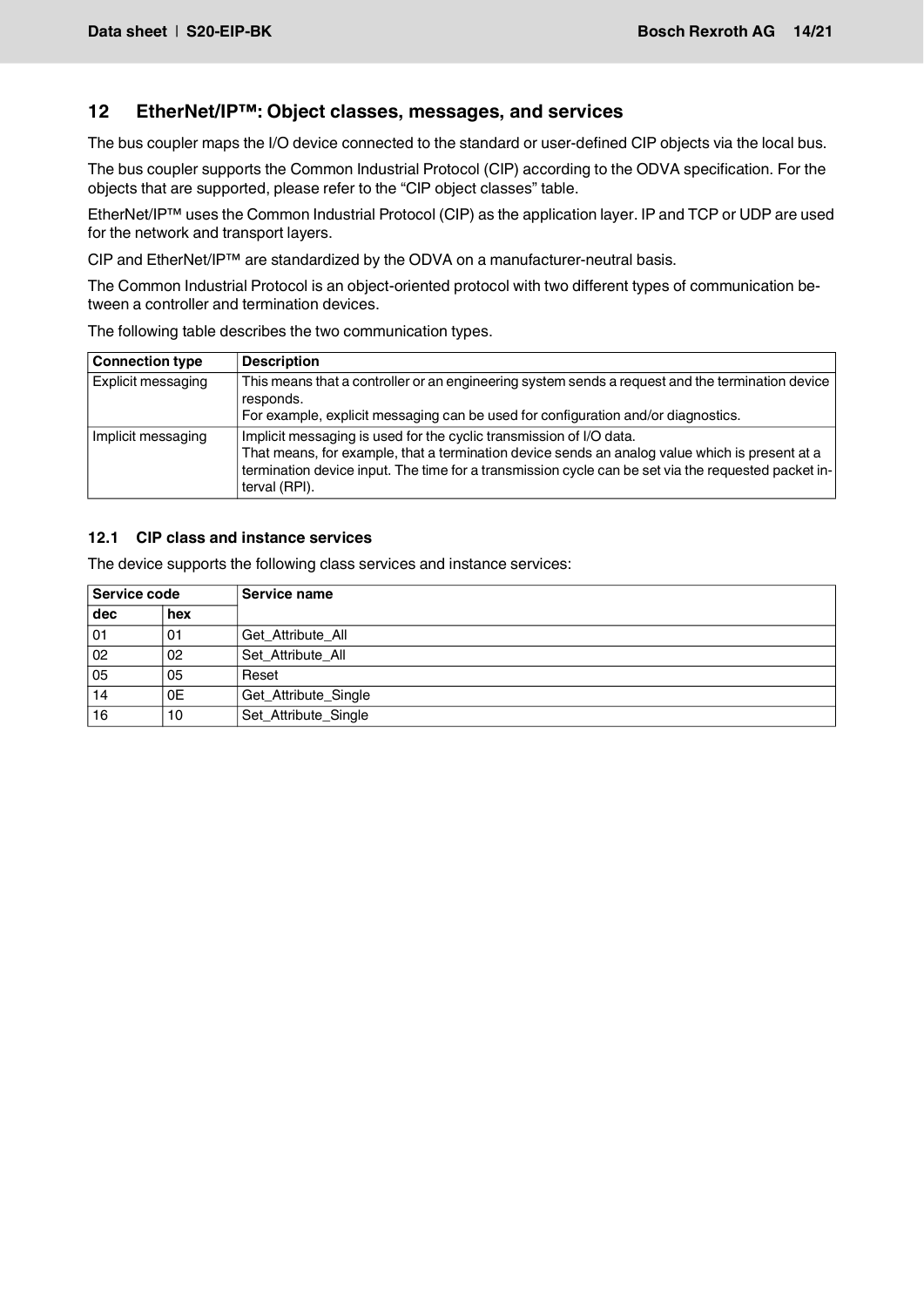### <span id="page-14-0"></span>**12.2 CIP object classes**

The device supports the following CIP object classes:

| <b>Class code</b> |                | Object type                  |  |  |  |
|-------------------|----------------|------------------------------|--|--|--|
| dec               | hex            |                              |  |  |  |
| 01                | 01             | Identity object              |  |  |  |
| 02                | 02             | Router object                |  |  |  |
| 04                | 04             | Assembly object              |  |  |  |
| 06                | 06             | Connection manager object    |  |  |  |
| 55                | 37             | File object                  |  |  |  |
| 100               | 64             | Configuration object         |  |  |  |
| 102               | 66             | Module object                |  |  |  |
| 103               | 67             | Diagnostics object           |  |  |  |
| 105               | 69             | PDI object                   |  |  |  |
| 244               | F <sub>4</sub> | Port object class definition |  |  |  |
| 245               | F <sub>5</sub> | TCP/IP interface object      |  |  |  |
| 246               | F <sub>6</sub> | Ethernet link object         |  |  |  |

For more detailed information, please refer to application description DOK-CONTRL-S20\*EIP\*BK\*- AP..-EN-P, material number R911377106.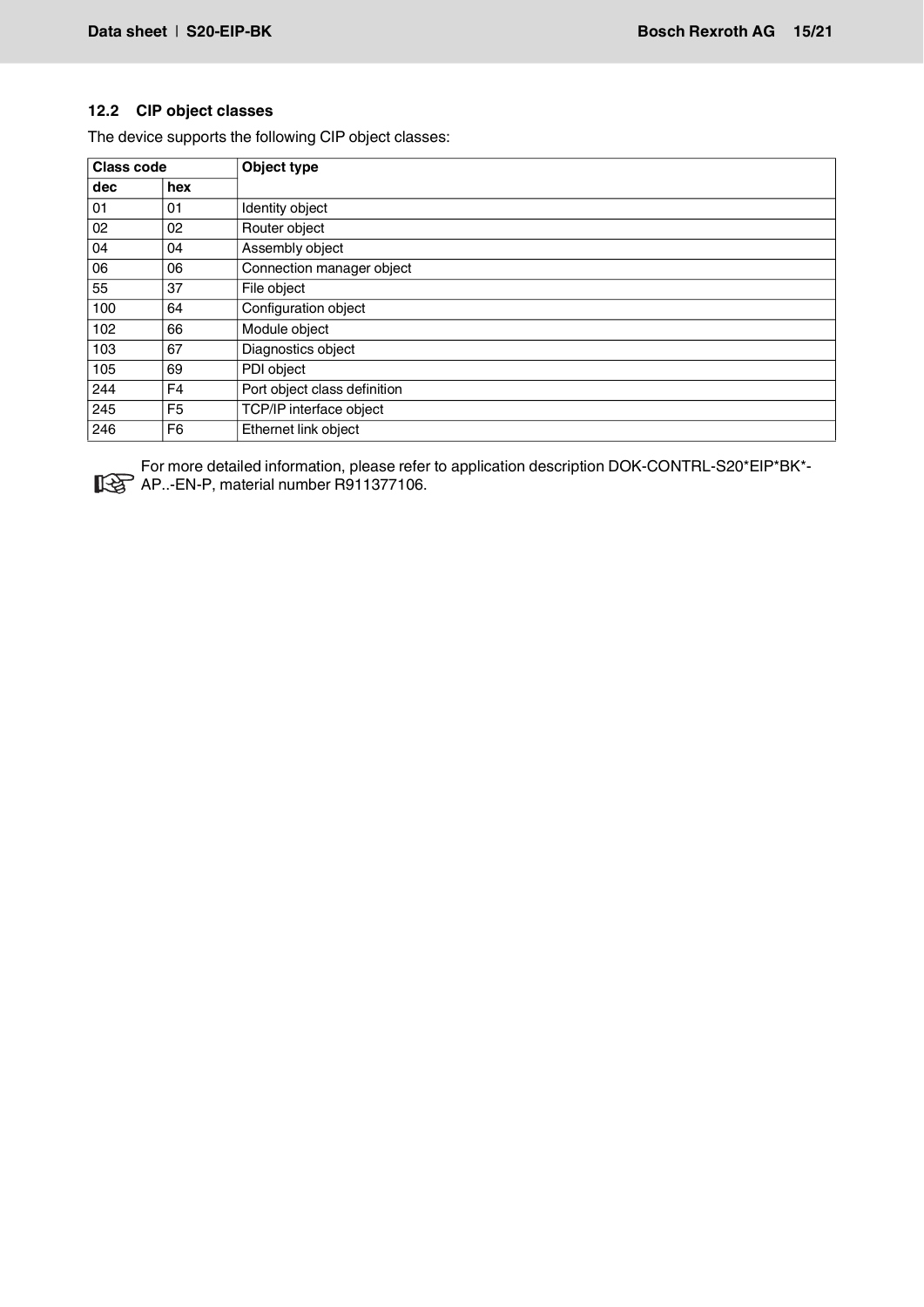# <span id="page-15-0"></span>**13 Reset button**

The reset button is located beneath the top marking label on the bus coupler.

*Fig. 6 Reset button*



- **1** Labeling field
- **2** Reset button

The reset button has two functions:

- Restarting the bus coupler
- Resetting of the default settings

#### <span id="page-15-1"></span>**13.1 Restarting the bus coupler**

Restart the bus coupler by pressing the reset button during ongoing operation.

The outputs of the station are set to the parameterized substitute values.

The process image of the inputs is not re-read.

### <span id="page-15-2"></span>**13.2 Restoring the default settings**

The bus coupler is supplied with the following default settings:

| Password                                                                                           | private                  |  |  |  |
|----------------------------------------------------------------------------------------------------|--------------------------|--|--|--|
| IP settings                                                                                        |                          |  |  |  |
| IP address                                                                                         | 0.0.0.0                  |  |  |  |
| Subnet mask                                                                                        | 0.0.0.0                  |  |  |  |
| Default gateway                                                                                    | 0.0.0.0                  |  |  |  |
| <b>BootP</b>                                                                                       | activated                |  |  |  |
| Firmware update                                                                                    |                          |  |  |  |
| Firmware update on next deactivated<br>restart                                                     |                          |  |  |  |
| TFTP server IP address 172.16.40.201                                                               |                          |  |  |  |
| Name of firmware update c2702430.fw<br>file                                                        |                          |  |  |  |
| System identification                                                                              |                          |  |  |  |
| Name of device                                                                                     | S20-EIP-BK               |  |  |  |
| Description                                                                                        | EtherNet/IP bus terminal |  |  |  |
| Location                                                                                           | unknown                  |  |  |  |
| Contact                                                                                            | unknown                  |  |  |  |
| Plug and Play mode                                                                                 | activated                |  |  |  |
| Behavior in the event of an error Output substitute values<br>in the local bus<br>(from index AC1) |                          |  |  |  |
| Access right IOL-CONF<br>(from index AC1)                                                          | Full access              |  |  |  |

If you wish to restore the default settings, proceed as follows:

- **•** Disconnect the power to the module.
- **•** Press and hold the reset button.
- **•** Switch on the power.

The LEDs indicate the initialization phase:

| <b>LED</b> | <b>State</b> | <b>Meaning</b>                    |
|------------|--------------|-----------------------------------|
| <b>RDY</b> | Off          | <b>Starting firmware</b>          |
| <b>RDY</b> |              | Yellow on   Initializing firmware |
| <b>RDY</b> | Green        | Initialization complete           |

**•** When the RDY LED lights up green, release the button.

The default settings are restored.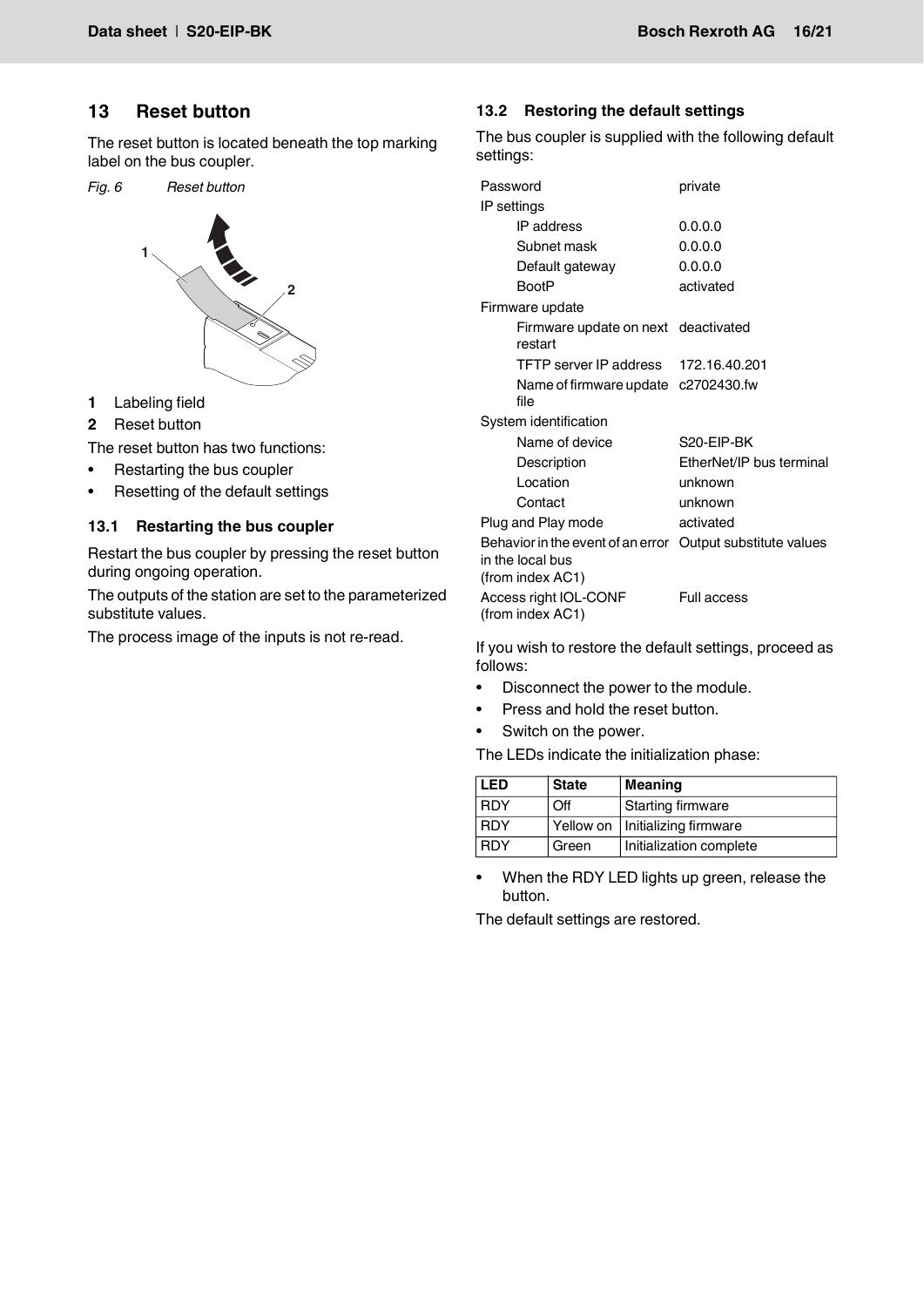# <span id="page-16-0"></span>**14 Service interface**

The service interface is located beneath the top marking field on the bus coupler.

*Fig. 7 Service interface*



- **1** Labeling field
- **2** Service interface

The service interface can be used to connect the bus coupler to a PC via USB.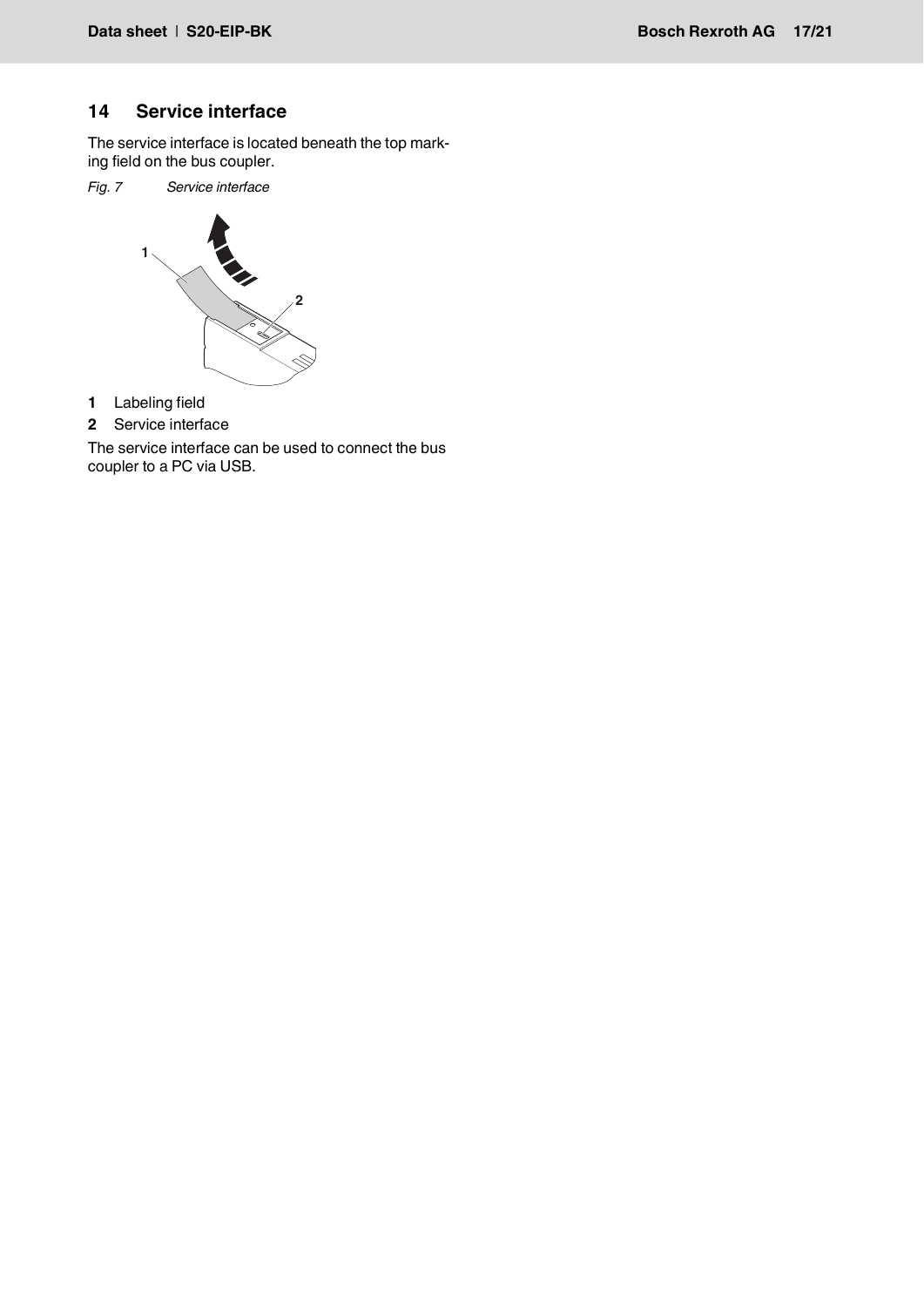# <span id="page-17-0"></span>**15 Startup behavior of the bus coupler**

#### <span id="page-17-1"></span>**15.1 Plug and Play mode**

#### **Plug and Play mode active**

The bus coupler supports Plug and Play mode.

In Plug and Play mode, you can use the bus coupler to start up the connected local bus modules in the field without a higher-level PC (engineering system).

The Plug and Play mode status (active or inactive) is stored retentively on the bus coupler. The current mode is displayed via the PP LED.

In Plug and Play mode, the connected local bus modules are detected, their bus functions are checked, and their type and installation sequence are determined.

If this physical configuration is ready to operate, it is started; however, writing outputs is not enabled.

To enable writing outputs, Plug and Play mode must be deactivated. The deactivation is to be saved at the same time as saving the signal, active configuration, and reference configuration.

#### **Plug and Play mode inactive**

When plug and play mode is deactivated, the reference configuration is compared to the physical configuration. If the configurations are identical, the bus coupler is set to the RUN state on the first write access.

If the reference configuration and the physical configuration differ, the LED CO lights up red. In this case, process data exchange is not possible for safety reasons.

In order to operate the bus despite this, you have the following two options:

- 1. Restore the original configuration so that the reference configuration and the physical configuration are the same again.
- 2. Activate plug-and-play mode and restart the bus coupler so that the active physical configuration is accepted as the reference configuration.

### <span id="page-17-2"></span>**15.2 Behavior in case of a fault in the local bus**

#### **From index AC1**

In case a fault occurs in the local bus, you can parameterize the behavior of the outputs of the I/O modules that can be reached. You have the following options:

- The outputs remain in operation.
- The outputs output the parameterized substitute values.

A fault in the local bus can be caused by a bus interruption or a missing I/O module.

The inputs of all I/O modules that can be reached can always be read in.

Parameterize the behavior via web-based management or "Configuration object" (class code 64<sub>hex</sub>, attribute 28).

#### <span id="page-17-3"></span>**15.3 Startup parameterization**

Some S20 modules can be parameterized (e.g., measuring ranges, substitute value behavior in the event of a bus error).

You can parameterize these modules via the PDI channel (see also section "Access to PDI objects").

The parameterization is stored retentively on the I/O modules. This means that this information only has to be written once upon system startup.

When Plug and Play mode is deactivated, the bus coupler checks the parameterization of the I/O modules as well as the bus configuration. After the bus configuration has been changed (e.g., module replacement), the bus coupler prevents process data from being written, bit 3 is set in the Diagnostics object (class code  $67<sub>hex</sub>$ ), and the CO LED lights up yellow. If necessary, adjust the parameterization and confirm this with attribute 7 ("Confirm startup parameterization") of the Configuration object (class code  $64<sub>hex</sub>$ ). The bus coupler will then enable the output of process data.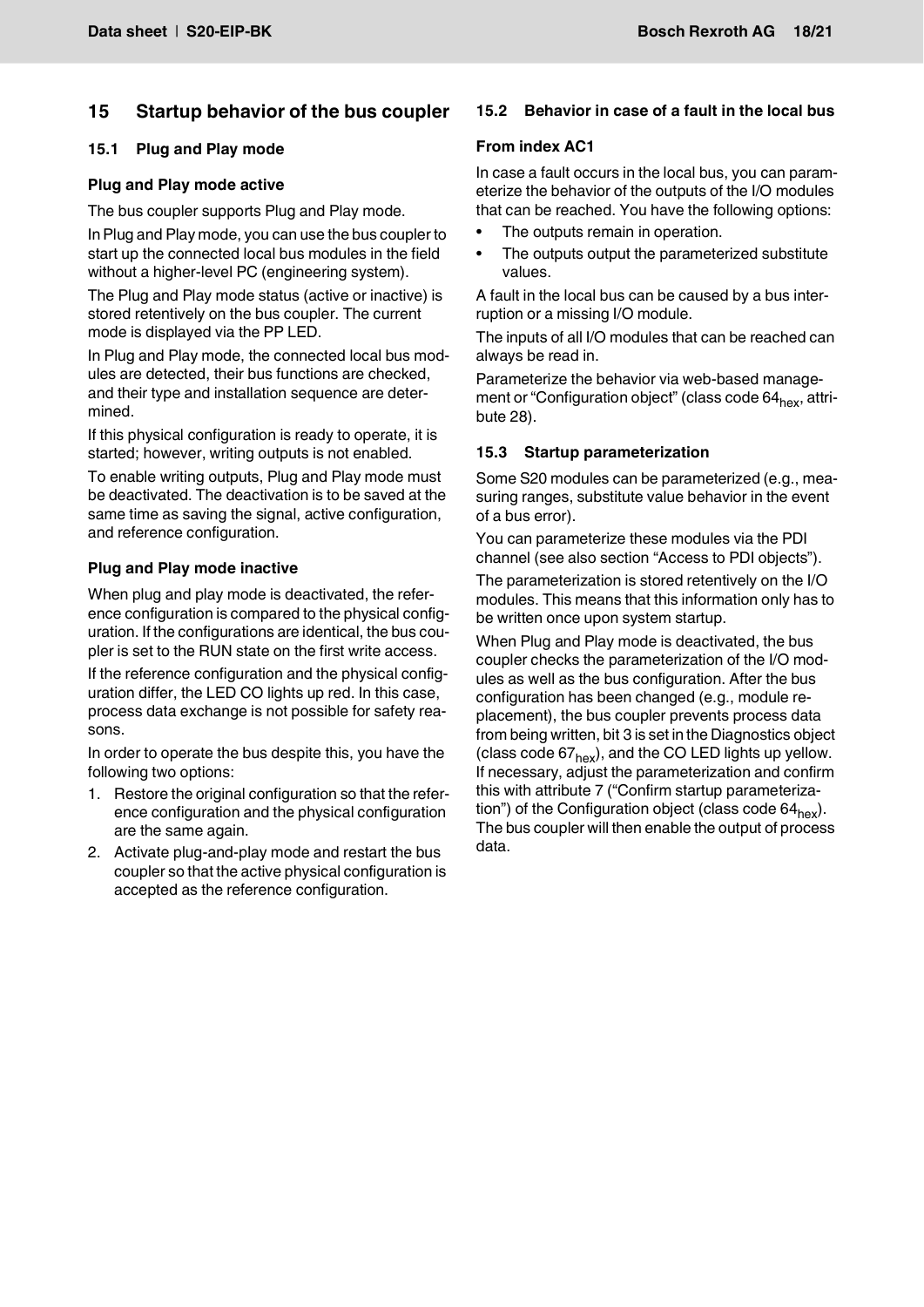# <span id="page-18-0"></span>**16 Configuration methods**

When creating, adding to or changing an S20 station, the I/O configuration stored in the bus coupler memory must be updated to match the new configuration of the station.

Configure the bus coupler using one of the following three methods:

- Electronic data sheet (EDS file)
- Auto configuration, no software required
- Sending an explicit message



For more detailed information, please refer to application description DOK-CONTRL-S20\*EIP\*BK\*-AP..-EN-P, material number R911377106.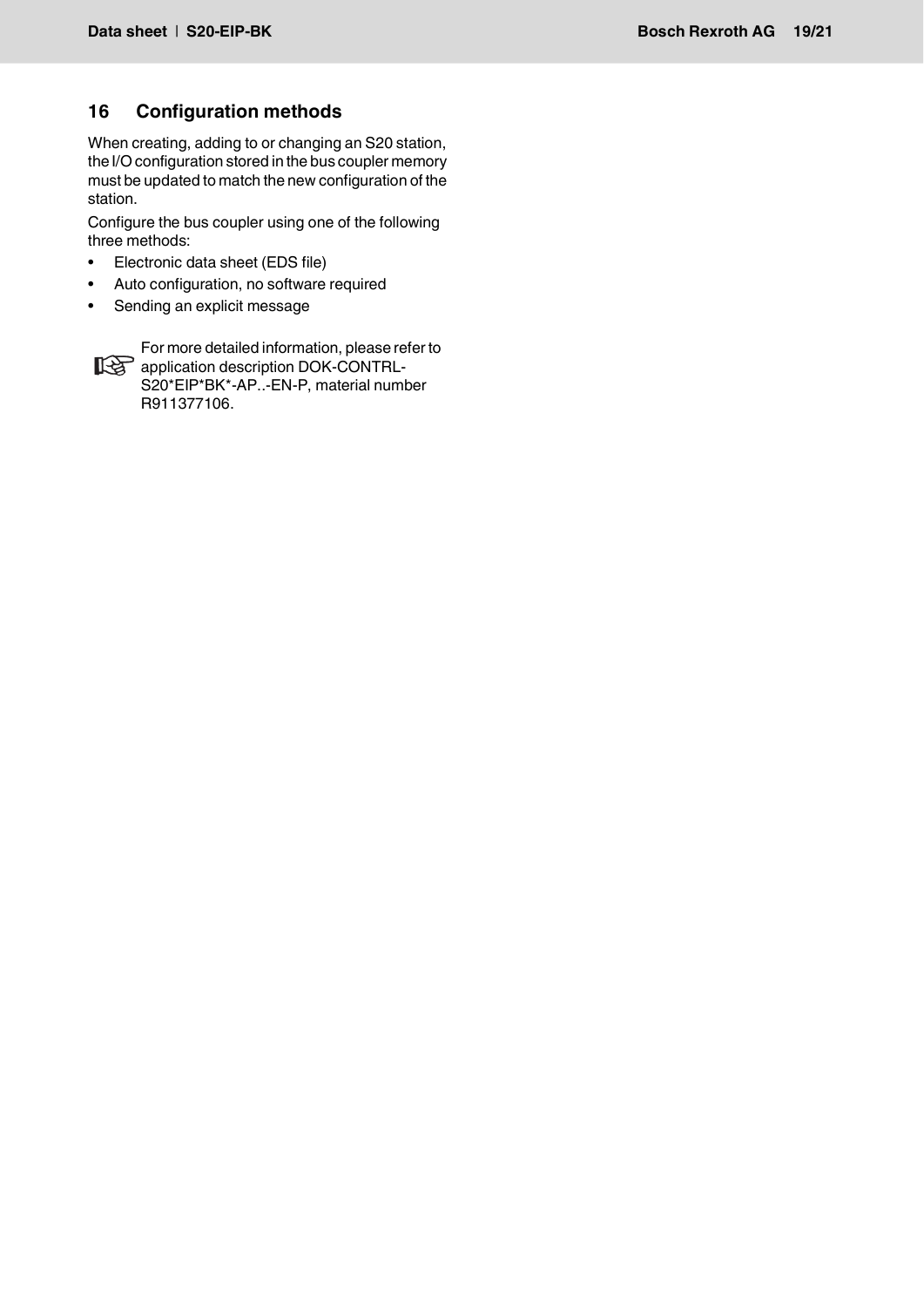# <span id="page-19-0"></span>**17 Mapping process data to the Assembly object**

The process data of the modules connected to the bus coupler are mapped to the Assembly object.

The following instances of the object are implemented:

| Instance<br>(dec) | <b>Description</b>                                                                                                    |
|-------------------|-----------------------------------------------------------------------------------------------------------------------|
| 100               | Output data of digital, analog, and function<br>modules<br>The object contains all the input data for the<br>station. |
| 110               | Input data of digital, analog, and function<br>modules<br>The object contains all the output data for<br>the station. |

# **Example: mapping of the process data**

Approximately 1400 bytes are available in the Ethernet frame for process data.

The current mapping of process data to the process data words for the I/O modules connected to the bus coupler can be viewed via the web-based management for the bus coupler under "EtherNet/IP™, I/O Assembly table".

| <b>Example of a station</b> |             |                                    |             |               |                       |                     |
|-----------------------------|-------------|------------------------------------|-------------|---------------|-----------------------|---------------------|
| S20-EIP-BK                  | S20-DI-16/1 | S <sub>20</sub> -A <sub>O</sub> -8 | S20-DI-32/1 | S20-DO-8/2-2A | S <sub>20</sub> -AI-8 | S20-CNT-INC-<br>2/2 |

|                     | Input process data |                 |                 | Output process data |                          |                          |  |
|---------------------|--------------------|-----------------|-----------------|---------------------|--------------------------|--------------------------|--|
| S20-DI-16/1         | Word 0             | Byte 0          | Byte 1          | Word 0              |                          | ٠                        |  |
|                     |                    | Channel 8  1    | Channel 16  9   |                     |                          |                          |  |
| S20-AO-8            | Word 1             | IN <sub>1</sub> |                 | Word 1              |                          | OUT <sub>1</sub>         |  |
|                     | Word 2             |                 | IN <sub>2</sub> | Word 2              |                          | OUT <sub>2</sub>         |  |
|                     | $\cdots$           | $\cdots$        |                 | $\cdots$            |                          | $\cdots$                 |  |
|                     | Word 8             | IN <sub>8</sub> |                 | Word 8              |                          | OUT8                     |  |
| S20-DI-32/1         | Word 9             | Byte 0          | Byte 1          | Word 9              | ٠                        | $\overline{\phantom{0}}$ |  |
|                     |                    | Channel 8  1    | Channel 16  9   |                     |                          |                          |  |
|                     | Word 10            | Byte 2          | Byte 3          | Word 10             |                          |                          |  |
|                     |                    | Channel 24      | Channel 32      |                     |                          |                          |  |
|                     |                    | 17              | 25              |                     |                          |                          |  |
| S20-DO-8/2-2A       | Word 11            | ٠               | $\blacksquare$  | Word 11             | $\blacksquare$           | Byte 0                   |  |
|                     |                    |                 |                 |                     |                          | Channel 8  1             |  |
| Word 12<br>S20-AI-8 |                    |                 | IN <sub>1</sub> | Word 12             | $\overline{\phantom{a}}$ | $\blacksquare$           |  |
|                     | $\cdots$           | $\cdots$        |                 | $\cdots$            | $\cdots$                 |                          |  |
|                     | Word 19            | IN8             |                 | Word 19             |                          |                          |  |
| S20-CNT-INC-<br>2/2 | Word 20            | Word 0          |                 | Word 20             | Word 0                   |                          |  |
|                     | $\cdots$           | $\cdots$        |                 | $\cdots$            |                          | $\cdots$                 |  |
|                     | Word 33            | Word 13         |                 | Word 33             | Word 13                  |                          |  |



For further information on the assignment of by terms in constructed to the modulespecific documentation (data sheet, user manual).



Unused process data words, such as dedicated input or output modules, are marked with "-" in the table. Write access to these process data words has no effect. Read access always returns the value 0.